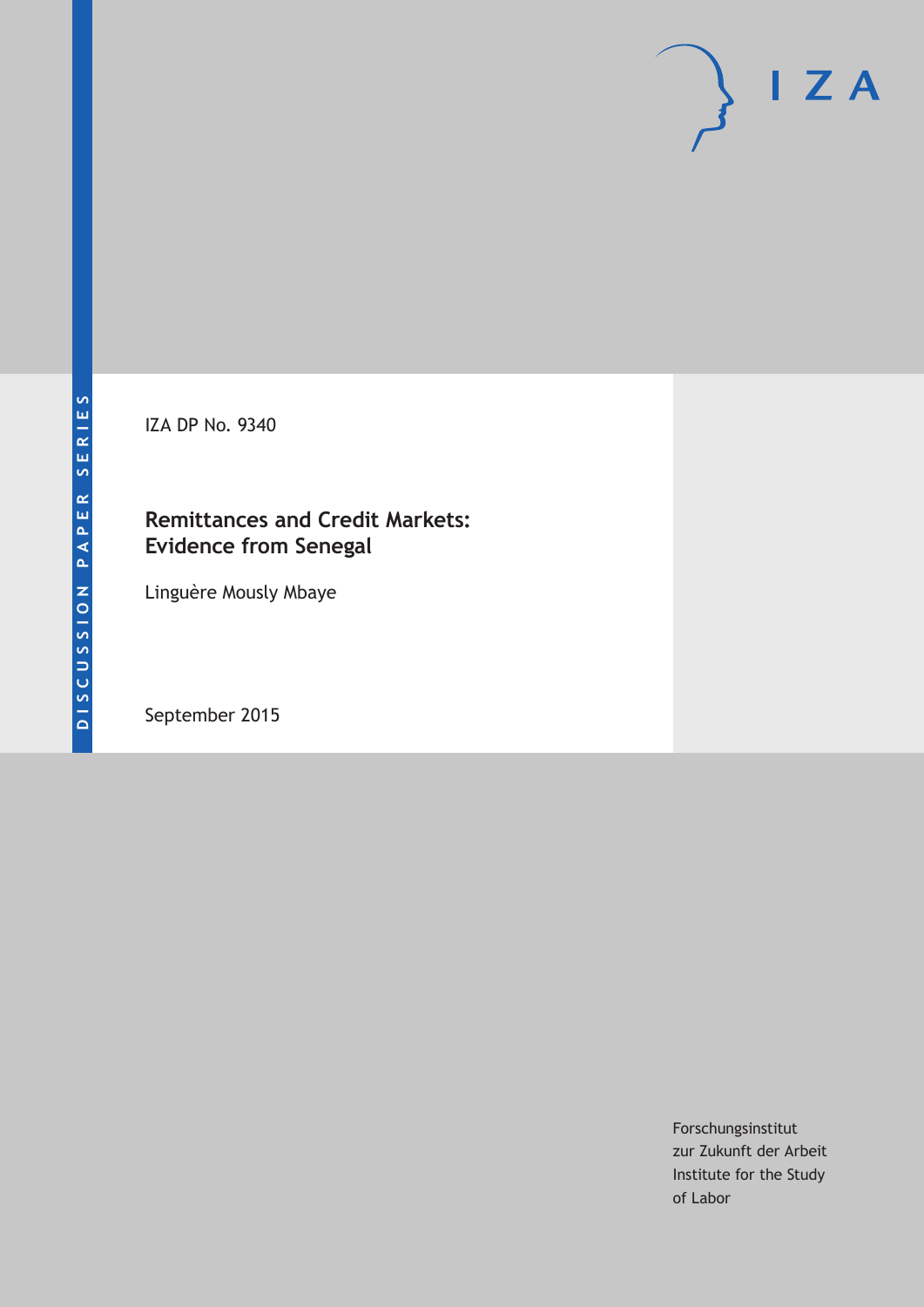# **Remittances and Credit Markets: Evidence from Senegal**

**Linguère Mously Mbaye**  *IZA* 

Discussion Paper No. 9340 September 2015

IZA

P.O. Box 7240 53072 Bonn Germany

Phone: +49-228-3894-0 Fax: +49-228-3894-180 E-mail: iza@iza.org

Any opinions expressed here are those of the author(s) and not those of IZA. Research published in this series may include views on policy, but the institute itself takes no institutional policy positions. The IZA research network is committed to the IZA Guiding Principles of Research Integrity.

The Institute for the Study of Labor (IZA) in Bonn is a local and virtual international research center and a place of communication between science, politics and business. IZA is an independent nonprofit organization supported by Deutsche Post Foundation. The center is associated with the University of Bonn and offers a stimulating research environment through its international network, workshops and conferences, data service, project support, research visits and doctoral program. IZA engages in (i) original and internationally competitive research in all fields of labor economics, (ii) development of policy concepts, and (iii) dissemination of research results and concepts to the interested public.

IZA Discussion Papers often represent preliminary work and are circulated to encourage discussion. Citation of such a paper should account for its provisional character. A revised version may be available directly from the author.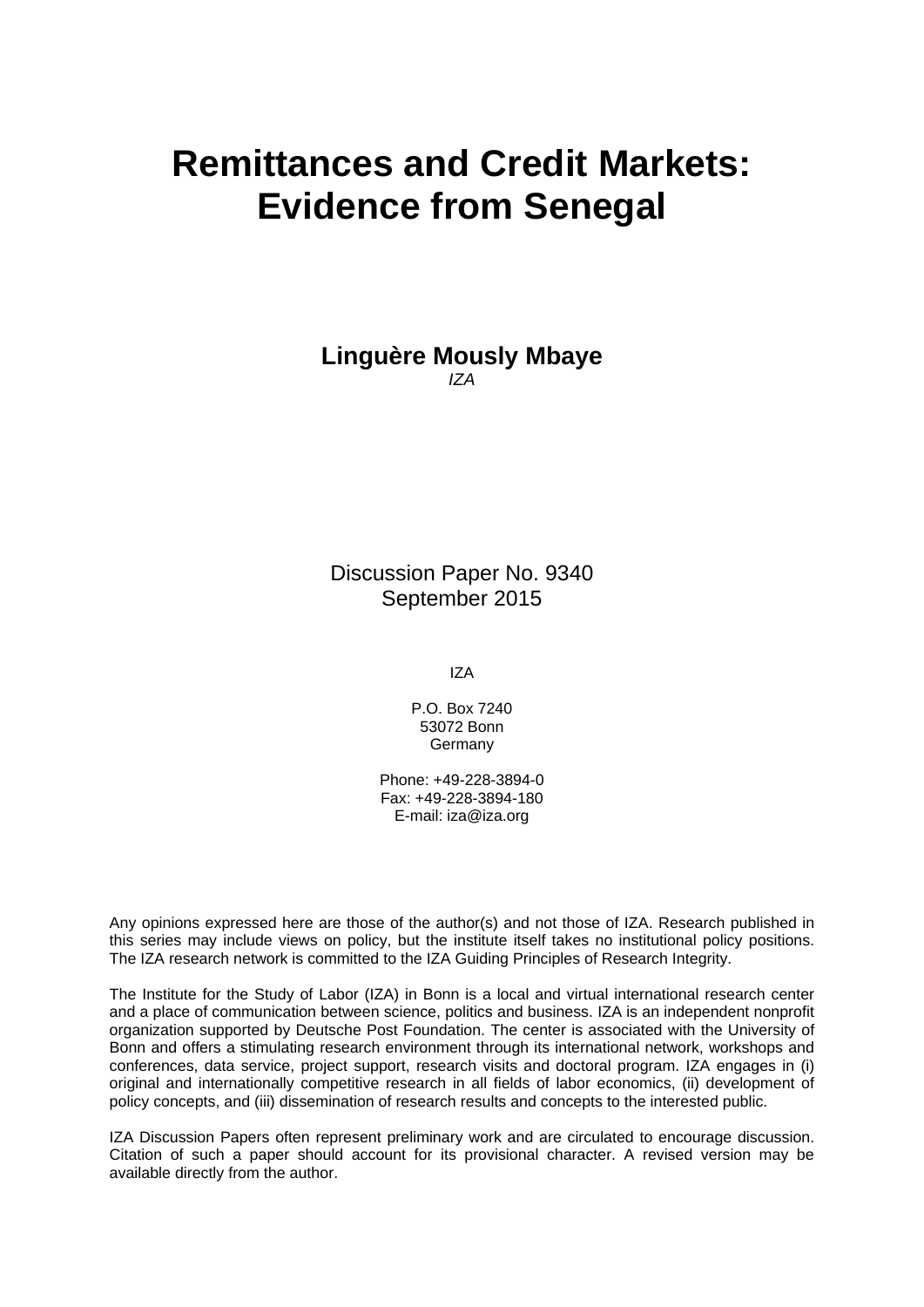IZA Discussion Paper No. 9340 September 2015

## **ABSTRACT**

## **Remittances and Credit Markets: Evidence from Senegal\***

This study investigates the impact of remittances on credit markets in Senegal. The findings show that remittances and credit markets are complements; namely, the receipt of remittances increases the likelihood of having a loan in a household. This result is robust after controlling for the potential endogeneity of remittances through household fixed effects and an instrumental variable approach. A detailed analysis also shows that the impact of remittances on credit markets is mainly driven by loans taken for consumption and food, in particular, as well as loans provided by informal institutions.

JEL Classification: F24, O15, O16

Keywords: migration, remittances, credit markets

Corresponding author:

Linguère Mously Mbaye IZA P.O. Box 7240 53072 Bonn Germany E-mail: mbaye@iza.org

 $\overline{\phantom{a}}$ 

<sup>\*</sup> I am grateful to Alpaslan Akay, Costanza Biavaschi, Benjamin Elsner, Kwabena Gyimah-Brempong, Xingfei Liu, Massimiliano Tani and Natascha Wagner for valuable comments on previous versions of this paper. This paper benefits from discussions with Deborah Cobb-Clark, Marcel Fafchamps and Mark Rosenzweig. I thank seminar and conference participants at the ASSA Annual Meeting, 2012, Chicago, USA; IZA seminar, Bonn, Germany; 12<sup>th</sup> AM<sup>2</sup>, Dakar, Senegal. The usual disclaimer applies.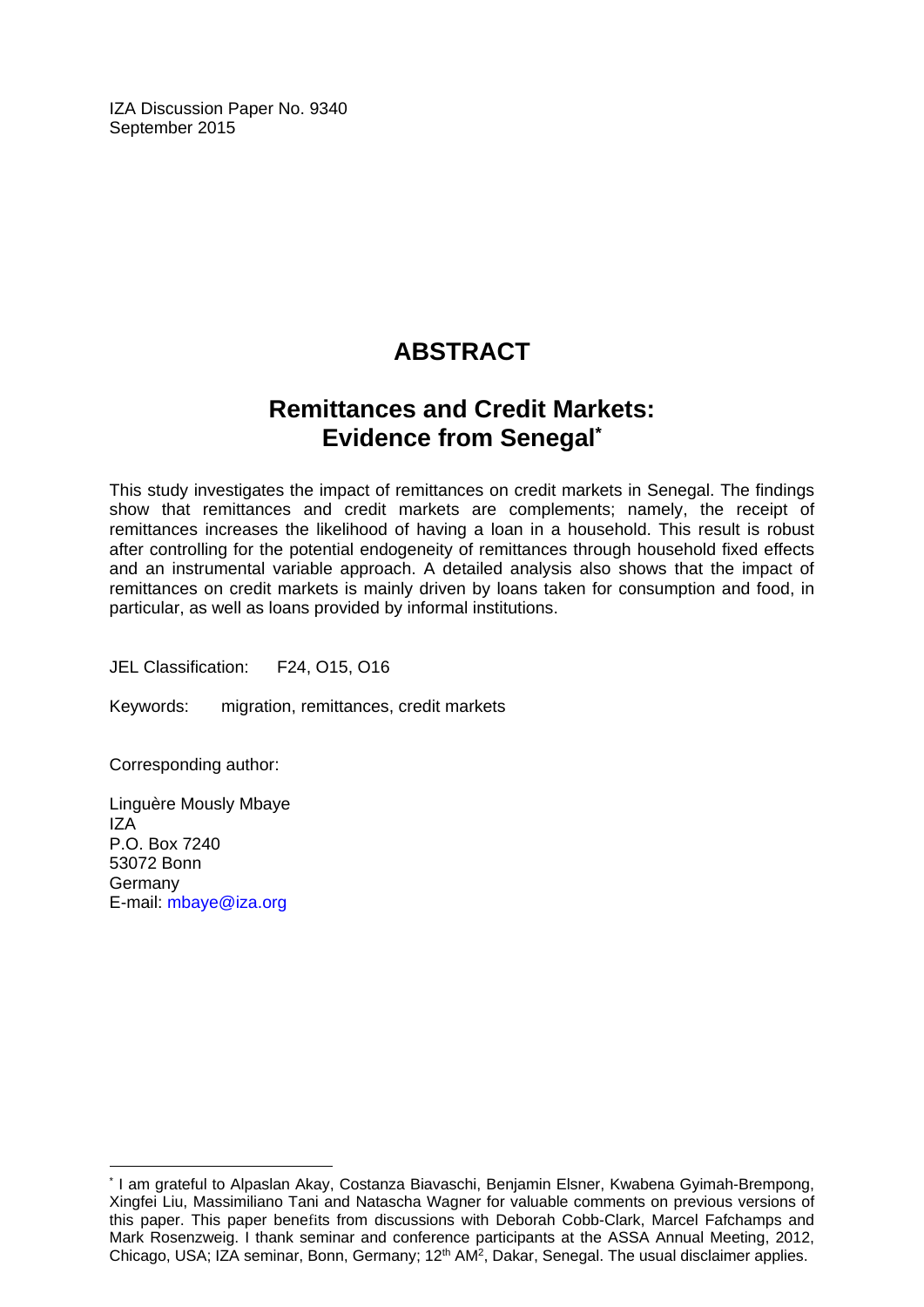## 1 Introduction

Migration and remittances play a crucial role in developing countries; for instance, there are around 30 million migrants who account for 3% of the population in Africa. Remittances represent two-thirds of the size of aid flows and in most low-income countries of sub-Saharan Africa they exceed private capital áows such as foreign direct investment (FDI) (Ratha et al., 2011). Credit markets are also important for developing countries, although the proportion of formal loans remains low due to many factors, including the lack of collateral provided by borrowers.

Nonetheless, the relationship between remittances and credit markets remains largely unexplored. Our study is a new contribution to the literature related to the impact of migrants' transfers in their origin countries in the context of rural credit markets. Moreover, by examining how remittances are important for credit markets, we believe that we solve an important empirical question related to the substitutability and complementarity between these two variables.

In this paper, we assume that migrants can positively influence the credit markets through their remittances, by being the collateral, the "third element" or the "element of trust" in the credit contract between the borrower and the lender, representing a potential alternative in case of non-repayment. At the same time, remittances and credit markets can be substitutes due to the imperfections of credit markets. In this case, one would expect a negative relationship between remittances and credit markets.

We adopt a microeconomic perspective by focusing on rural areas where the financial constraints are more challenging. The survey data are from Senegal<sup>1</sup> and provide information about the remittance status of the household. More precisely, the interest variable is a dummy equal to one if the household receives remittances and zero otherwise. We also have information about the presence or absence of loans, as well as the characteristics of

<sup>&</sup>lt;sup>1</sup> International migrants' transfers are estimated at 40 billion  $\frac{1}{2}$  which represents 2.6% of Africa GDP in 2010. In Senegal, remittances are one of the main income resources of the country and are estimated at 9.3 % of GDP making Senegal one of the large remittances recipients in sub-Saharan Africa (Ratha et al., 2011).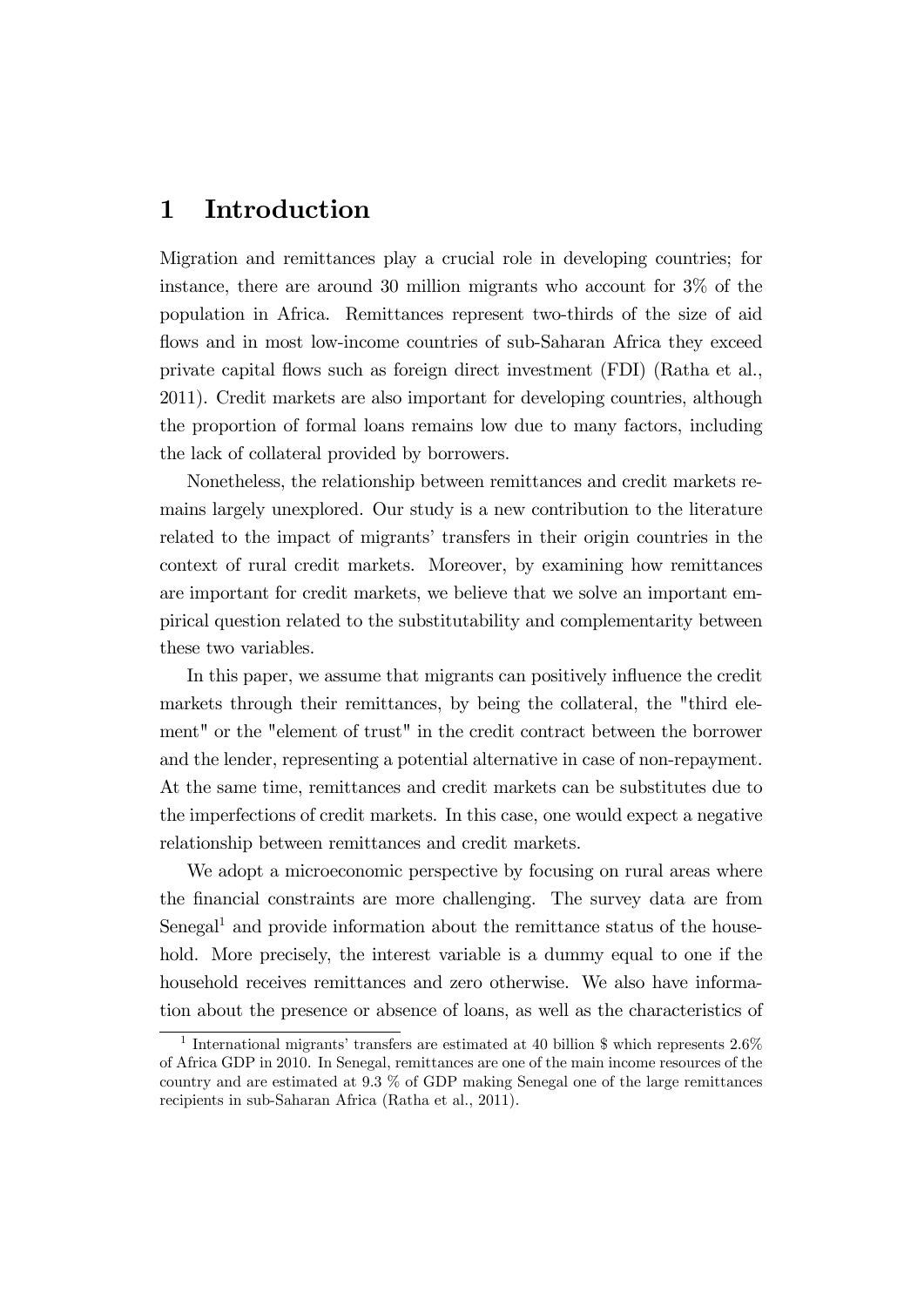these loans, whenever they exist. We make use of this detailed information to explore the different channels through which remittances can influence credit markets, i.e. we study the reasons for a loan and whether it is provided by formal or informal institutions. In the empirical analysis, we start by employing a linear probability model. The results show a significant and positive effect of the receipt of remittances on the probability of having loan in a household. These results are robust to the inclusion of household head and general household characteristics, as well as income and the occurrence of shocks.

However, the main concern for identification is the possible endogeneity of the receipt of remittances. Remittances are potentially endogeneous, Örst, due to the non-random selection into migration. If remittance recipients and non-recipients are different in terms of unobservable, this could bias the estimated effects. Second, the non-inclusion of some omitted variables can bias the relationship between remittances and credit markets. A third issue is that loans can fund migration and remittances can be sent to repay loans. If this is the case, there is a reverse causality between remittances and loans. To assess the robustness of the Öndings, it is thus crucial to identify the source of variation of remittances. Subsequently, we address the endogeneity of remittances by using a fixed effects model and instrumental variable approach. A household fixed effects model controls for the selection and omitted variable biases and shows that the receipt of remittances increases the likelihood of having a loan by 11.8 percentage points. In addition to the fixed effects model, we use an instrumental variable approach to deal with the reverse causality bias. The identification strategy benefits from the long migration history of Senegal and the role of the harbor of Dakar in setting up historical migration networks. The harbor was built in 1866, during the time of French colonialism. It contributed to the development of the city of Dakar, which attracted many internal migrants. Due to its strategic location, the harbor of Dakar was also the place from which Senegalese migrants first left for France. As a source of variation, we use the distance from a village to the harbor of Dakar. This distance is an exogeneous measure of the cost of migration between 1900 and 1960, when the first Senegalese mi-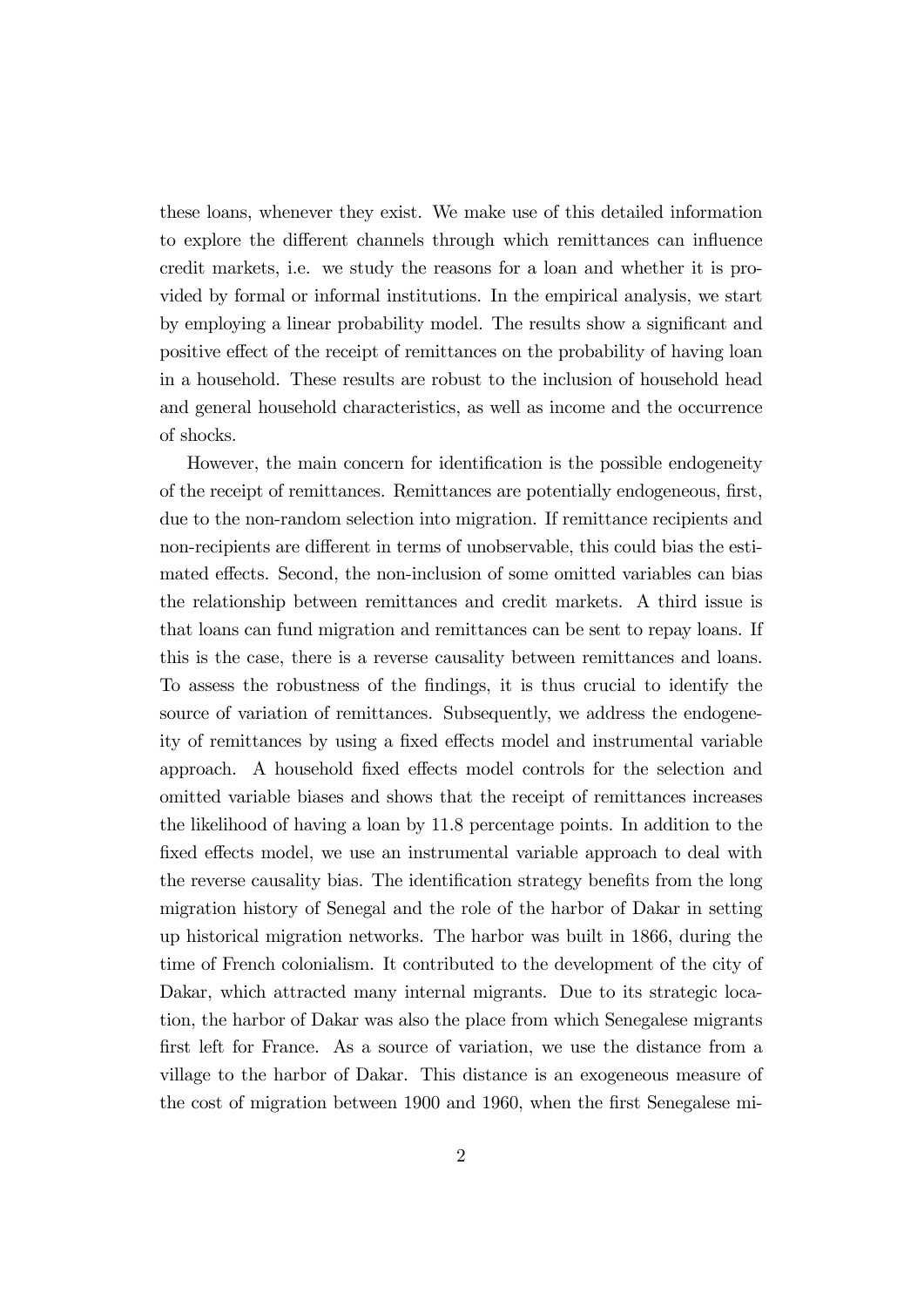grant networks were formed. A key issue is that the instrumental variable should meet the exclusion restriction. Since loans are drivers for investment, a lack of access to credit markets could negatively affect a village's level of development, which in turn will increase remittances through an increase in migration flows. We rule out this source of bias by controlling for the village level of development. After correcting for the endogeneity of remittances, the results remain significant and positive. Overall, the findings of this paper support a complementarity between remittances and credit markets. A detailed analysis shows that the positive effect of remittances on credit markets is mainly driven by loans taken for consumption and food, in particular, as well as loans provided by informal institutions.

The remainder of the paper is organized as follows. Section 2 presents the existing literature and the theoretical framework for understanding the relationship between remittances and credit markets. Section 3 describes the data, before Section 4 discusses the identification strategy, results and heterogeneous effects. Finally, the last section concludes.

## 2 Background on remittances and credit markets

### 2.1 Literature

The relationship between remittances and credit markets is ambiguous à priori. On the one hand, remittances can provide insurance to households and increase their willingness to participate in credit markets. For instance, Aggarwal et al.  $(2011)$  find that workers' transfers contribute to the development of the Önancial sector and have a positive impact on economic development. Demirgüç-Kunt et al. (2011) find further evidence for this effect by showing for the case of Mexico that remittances increase the number of bank branches, accounts and deposits in the recipient country. This positively affects the depth and breadth of the banking sector. These authors demonstrate a positive impact of remittances on the share of credit volume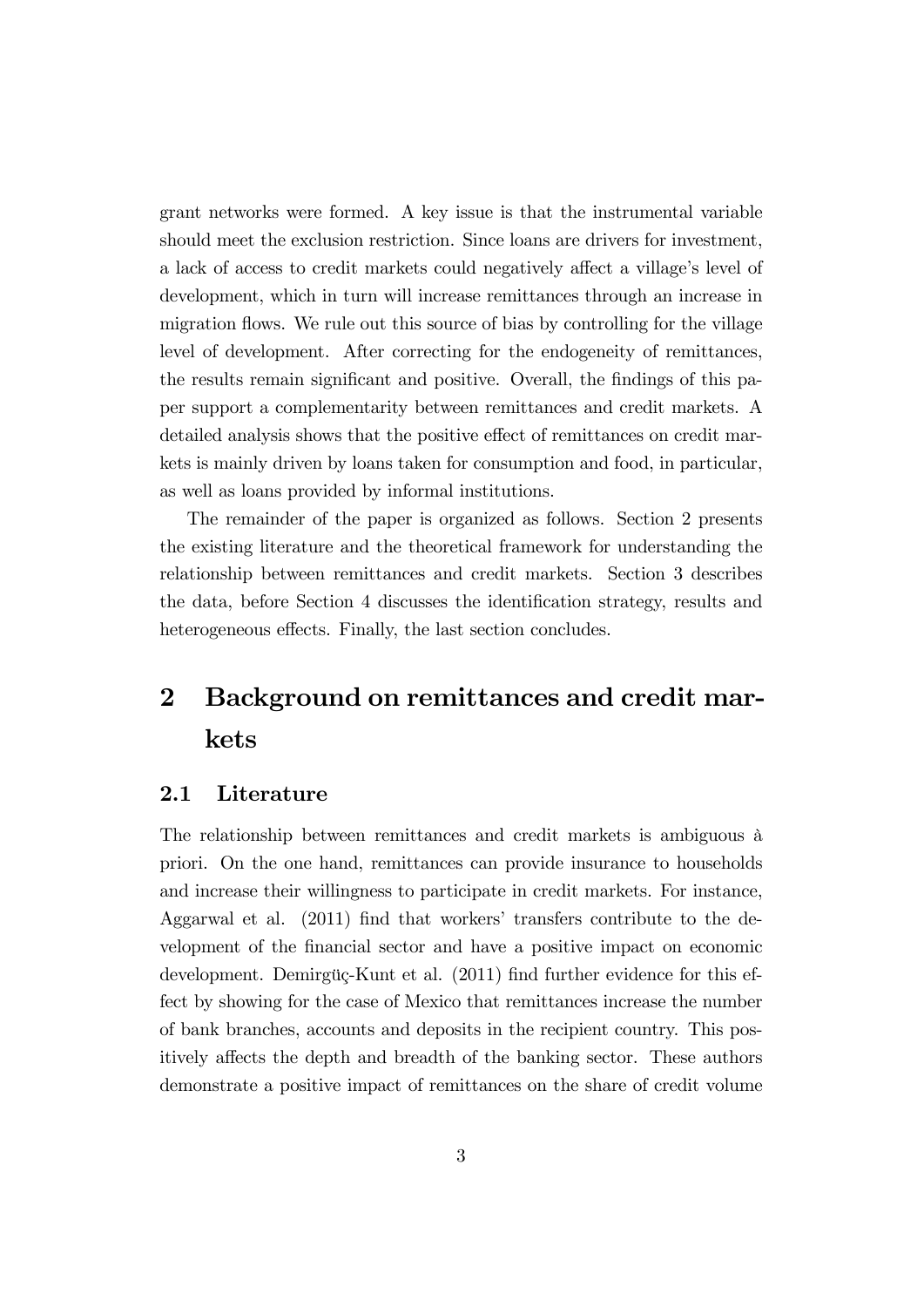to GDP. For sub-Saharan Africa, Gupta et al. (2009) finds that remittances improve the financial development in the origin countries of migrants by facilitating poor households' access to formal financial markets. On the other hand, remittances can help in dealing with credit market imperfections and reduce the credit demand by relaxing financial constraints (Mesnard, 2004), increasing investments and developing small enterprises (Woodruff and Zenteno, 2007) or helping households facing health shocks (Ambrosius and Cuecuecha, 2013). Furthermore, Brown et al. (2011) Önd a negative relationship between remittances and the Önancial deepening in developing countries. More specifically, Richter (2008) studied the effect of remittances on rural credit markets, analyzing the effect of the potential receipt of remittances on the credit demand of rural households in the Mexican state of Oaxaca. Her results suggest that the predicted amount of remittances received at the household level has a positive effect on credit demand.

#### 2.2 How can remittances affect credit markets?

In the following, we will explain channels of transmission through which migrants and remittances affect credit markets. Migrants can make it easier for the remaining households to gain access to credit markets, thereby increasing the likelihood of those staying behind securing a loan. However, by sending remittances, migrants can also reduce the need of the remaining household members to ask for a loan.

Channel 1: Remittances and credit markets are complements

The presence of a migrant in a household can increase the likelihood of securing a loan. As shown in the previous literature, migrants play an insurance role against shocks through their remittances. According to Udry (1994) in the context of rural areas, borrowers who deal with negative shocks are more likely to default. Moreover, repayments can depend on random production and consumption shocks, which affect both borrowers and lenders. We consider that migrants - who by definition are not present in the community - serve as collateral in case of non-repayment due to shocks. Therefore, the credit contract includes the borrower, the lender and the migrant. In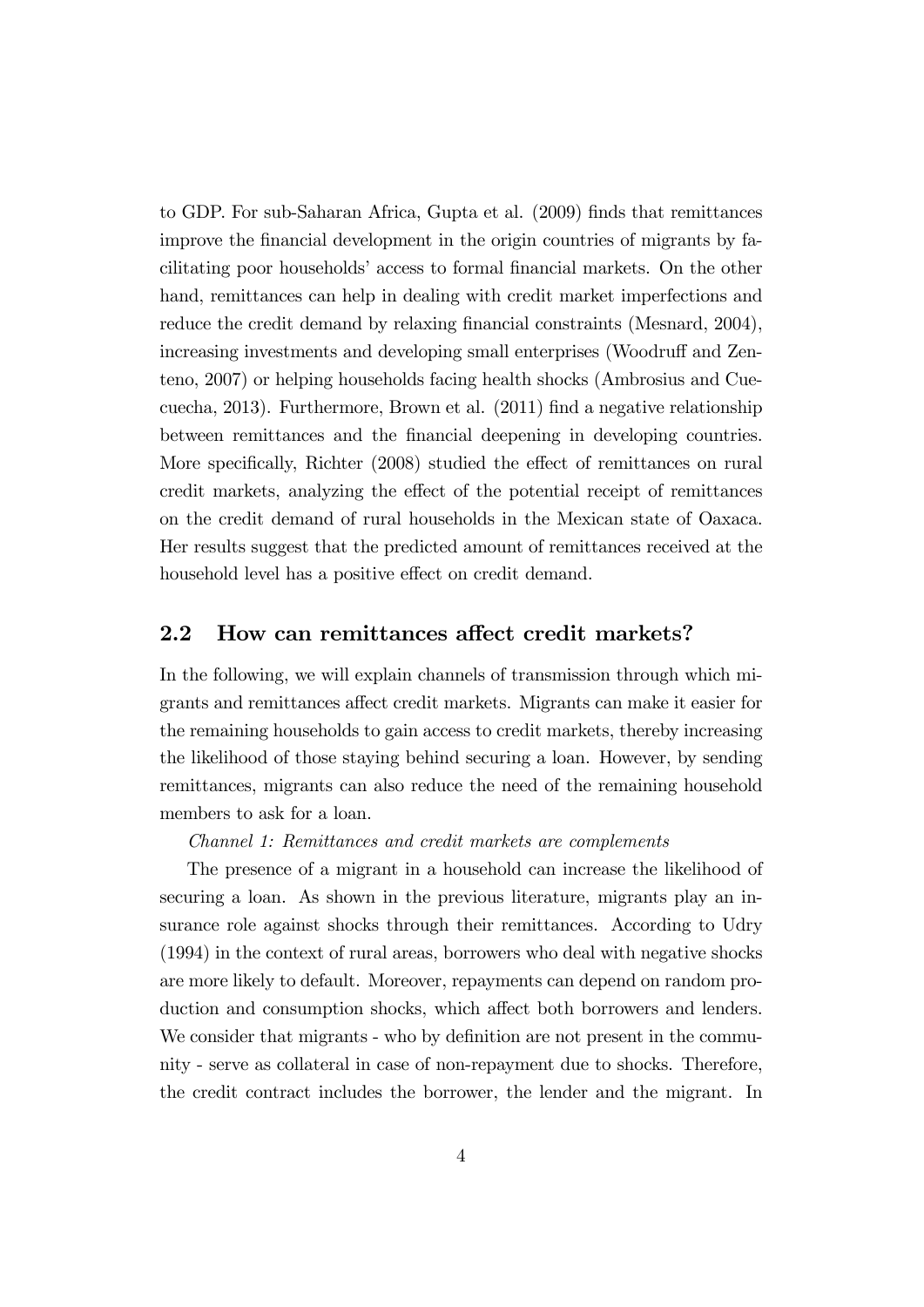this case, the role of trust of migrants is explained by the level of information asymmetry between the borrower and the lender. Indeed, if we consider that information asymmetries are low in rural areas and most are informal (Udry, 1994, 1990), lenders know whether a borrower has a migrant in the household. Moreover, it is very likely that lenders know the characteristics of these migrants, such as their gender, age or the country to which they have migrated. Therefore, migrants can be a collateral and play a "psychological" role concerning the lenders' level of trust. We assume that migrants serve as a signal of reliability of their borrowing family members because they constitute a potential alternative in case of non-repayment. Another aspect in favor of the "migrant as collateral" is that risk sharing within the same community is not feasible when households face covariate shocks. According to Conning and Udry (2007), this increases the willingness to make arrangements outside the community. Therefore, rural credit markets are fragmented and imperfect and lenders who do not necessarily belong to the borrower's close network have to deal with high information asymmetries. Indeed, they cannot check the reliability of the borrowers, which increases the costs of the loans. This is where migrants come into the picture: through their remittances, they can make borrowers more reliable, thus enabling their easier access to credit. Migrants act as insurance for lenders and increase the likelihood of household members staying behind securing loans.

#### Channel 2: Remittances and credit markets are substitutes

On the other hand, credit suppliers and migrants can both play an insurance role and can be considered as substitutes. If this is the case, we would expect a negative relationship between remittances and credit markets. Nonetheless, covariate shocks make access to credit markets difficult by increasing the interest rate or weakening solidarity mechanisms in the community where all households are affected by the same shocks (Yang and Choi, 2007). Fafchamps and Lund (2003) show that gifts and informal loans are highly correlated with negative shocks, while small networks and relatives represent the primary source of help for rural households that have to deal with shocks. For instance, Rosenzweig (1988) compares the role of credit and inter-household income transfers in smoothing consumption ex post, show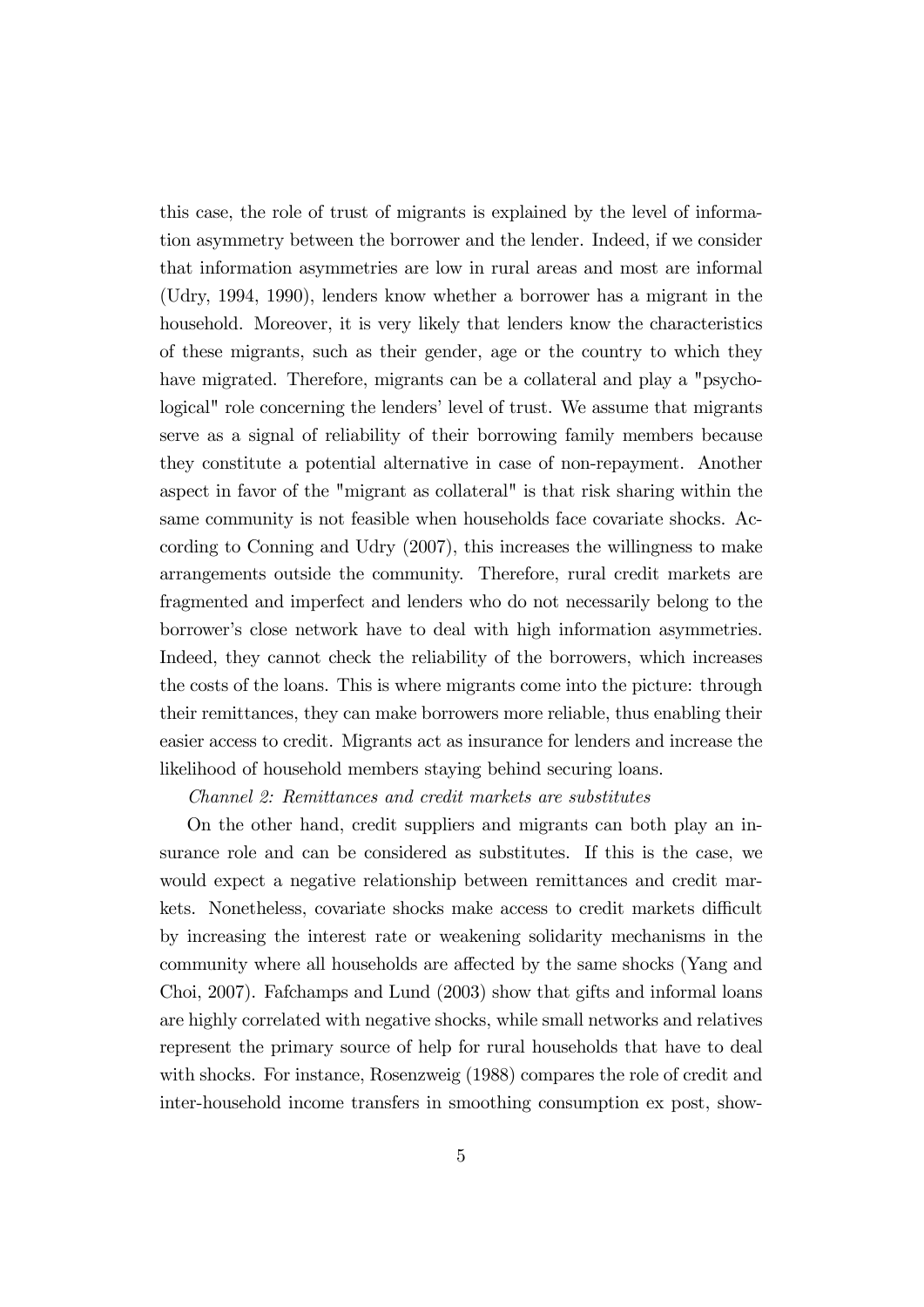ing that inter-household transfers can substitute for credit arrangements and that family transfers are preferred to credit arrangements - over space and over time - above all if credit supply is limited due to an under-performing local economy.

The purpose of the empirical part is subsequently to test these assumptions and explore the nature of the relationship between remittances and credit markets.

### 3 Data

#### 3.1 The survey

The data stem from a survey carried out in two waves in rural areas of seven regions of Senegal. <sup>2</sup> The first wave took place between May and July 2009 and the second wave between April and June 2011. The survey was part of the program evaluation of a rural electrification initiative by UNDP, known as a multifunctional platform. The sample comprises 165 villages, which were randomly selected based upon the criterion of not having access to the national grid.<sup>3</sup> Within the villages, households were also selected randomly from the list of residents supplied by the head of the village. The sample is thus representative of rural Senegalese areas in which subsistence agriculture is the most prevalent form of income generation.

For this analysis, households are the unit of observation because migration information is supplied at the household level and most of the loans are used for food.<sup>4</sup> In the context of Senegal and more specifically in the rural context, people generally share meals and familial expenses. Consequently, it is reasonable to use loan information aggregated at the household level.

<sup>2</sup>The regions are Kaolack, Fatick, Diourbel, Tambacounda, Kolda, Thies and Louga. <sup>3</sup>This is not a drastic restriction since the rural electrification rate was only about  $20\%$ 

including off-grid solutions in 2008 (Mawhood and Gross, 2014).

<sup>&</sup>lt;sup>4</sup>See below descriptives for loan reasons.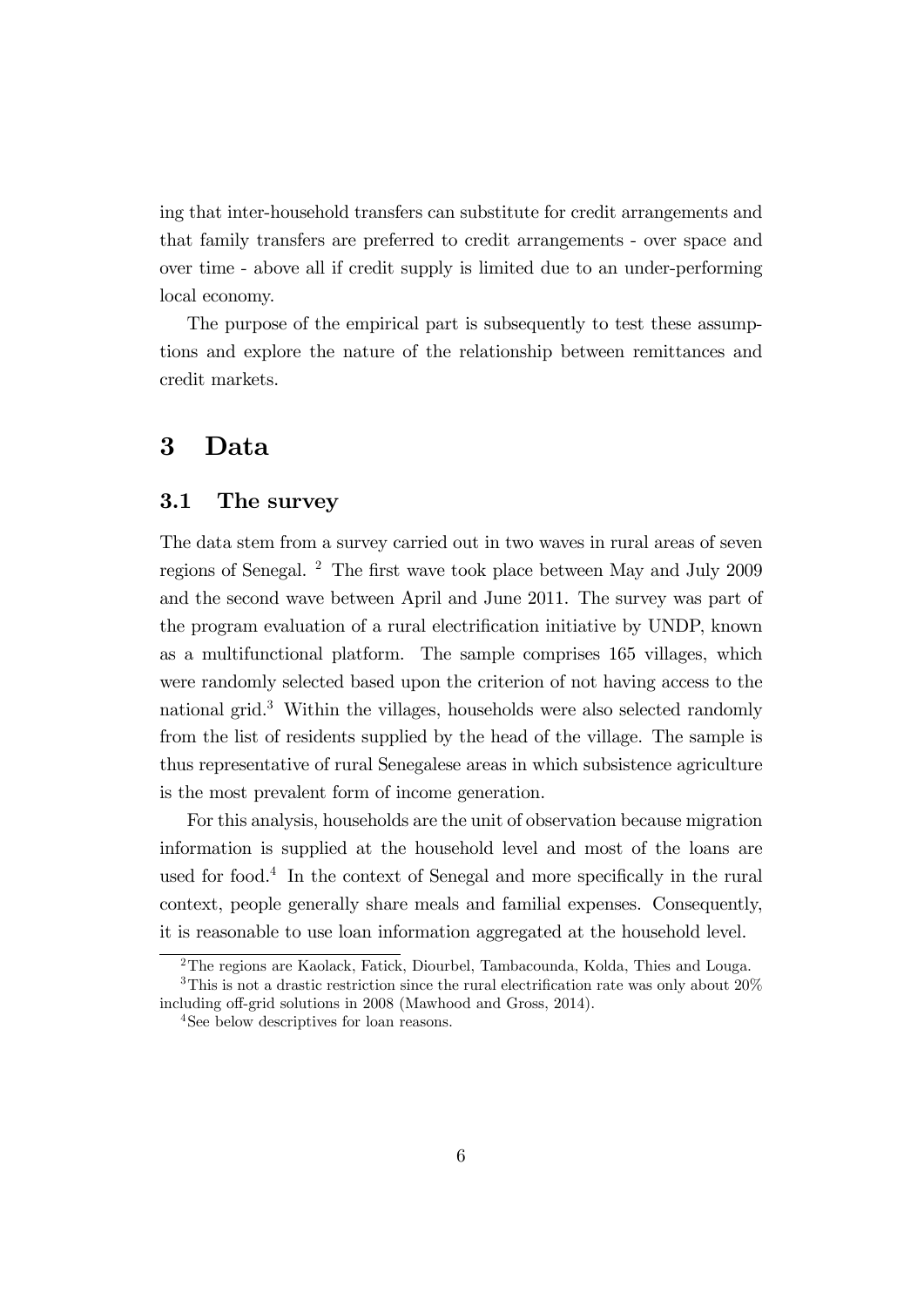#### 3.2 Descriptive statistics

Table 1 reports the summary statistics by remittance status of the household. We show the results for households with and without remittances, whereby remittance non-recipients are significantly less likely to have loans than recipients. There are no significant differences between households with and without remittances in terms of the marital status of the household head, origins of loans, reasons for loans - such as for consumption and food, the share of children, belonging to the Wolof ethnic group, ownership of a radio and mobile phone and access to drinking water. Nonetheless, household heads of remittance recipients are more likely to be older and literate than those of remittance non-recipients. Remittance recipients are more likely to take loans for investment reasons and more precisely for investment in professional activities. Moreover, remittance recipients have a higher likelihood of being polygamous households relatively to non-recipients, as well as more likely belonging to the Mande ethnic group. By contrast, they have a lower likelihood of being from the Pular ethnic group. Remittance non-recipients have lesser access to electricity and good living conditions (concrete house) and fewer plots than recipients. Non-recipients are more likely to deal with covariate shocks and less likely to face idiosyncratic shocks compared to recipients. Non-recipients of remittances have a higher likelihood of having a cellular network in their village than recipients. Finally, remittances recipients are more likely to live further away from Dakar than non-recipients, as well as being more likely to live in villages where there is at least one school and in which the level of poverty increased during the five years prior to the survey.

## 4 The impact of remittances on credit markets

#### 4.1 OLS Estimates

We estimate the following linear probability model: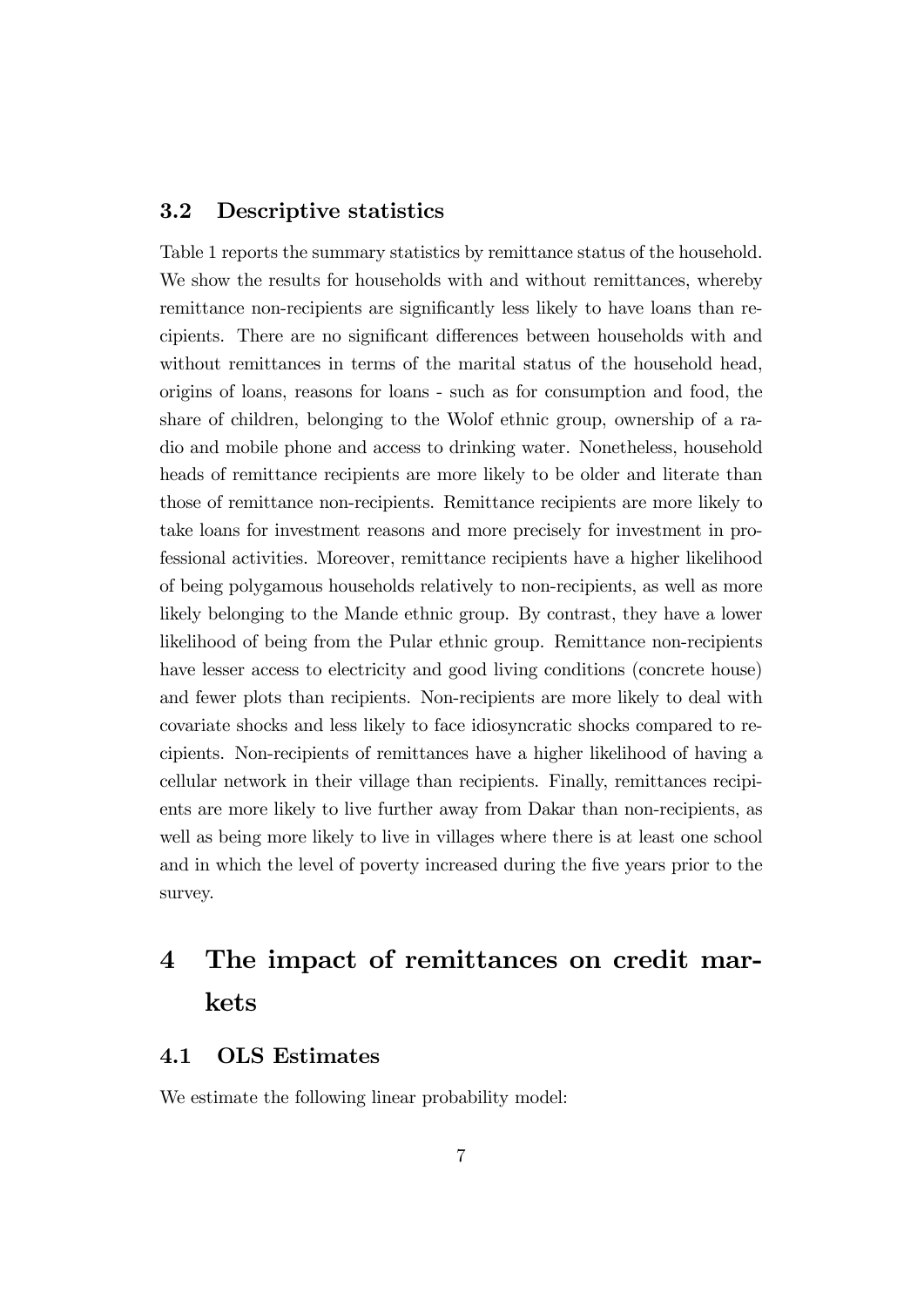$$
y_{it} = \alpha + X_{it}'\beta + Remit_{it} + \epsilon_{it}
$$
 (1)

The unity of observation is the household  $i$  at year  $t$ . The dependent variable  $y$  is a binary variable equal to 1 if there is at least one loan in household  $i$ and 0 otherwise. Remit is a dummy variable equal to 1 if household  $i$  receives remittances. The vector X includes household head and general household characteristics. The household head characteristics are age, a binary variable for marital status and literacy, which is a proxy for education. At the household level, we control for the share of children, namely the share of people less than 14 years old in the household. We also control for the polygamy status of the household, which can influence the likelihood of securing a loan due to the supplementary expenses that this situation involves. The household characteristics further include ethnicity dummies for Wolof, Pular and Mande ethnic groups. Ethnicity can influence migration behavior and thus remittances and loan access. Wolof is the largest ethnic group in Senegal. Many people coming from the Pular ethnic group often have livestock holdings, which are an indicator of wealth. The Mande ethnic group includes Soninke, Mandingue and Diakhanke people, who have a long tradition of migration and important migrants' networks abroad. Since we do not have information about the household income and expenditure, we use the wealth of the household as a proxy for income. We measure wealth through durable assets such as ownership of a radio and mobile phone - which also captures access to information  $-$  as well as the number of plots owned. We also use binary variables to control for the dwelling situation, such as the availability of drinking water, access to electricity and whether the household lives in a concrete house. We control for a dummy equal to 1 if there are covariate or idiosyncratic shocks that can strongly influence both migration and loans. Indeed, a household can decide to respond to these shocks by deciding to let one of their member migrate or to take out a loan. The disturbance terms  $\epsilon_{it}$ are assumed to be normally distributed and clustered at the household level. This allows controlling for unobserved heterogeneity at the household level.

The plain OLS estimates show that the receipt of remittances is posi-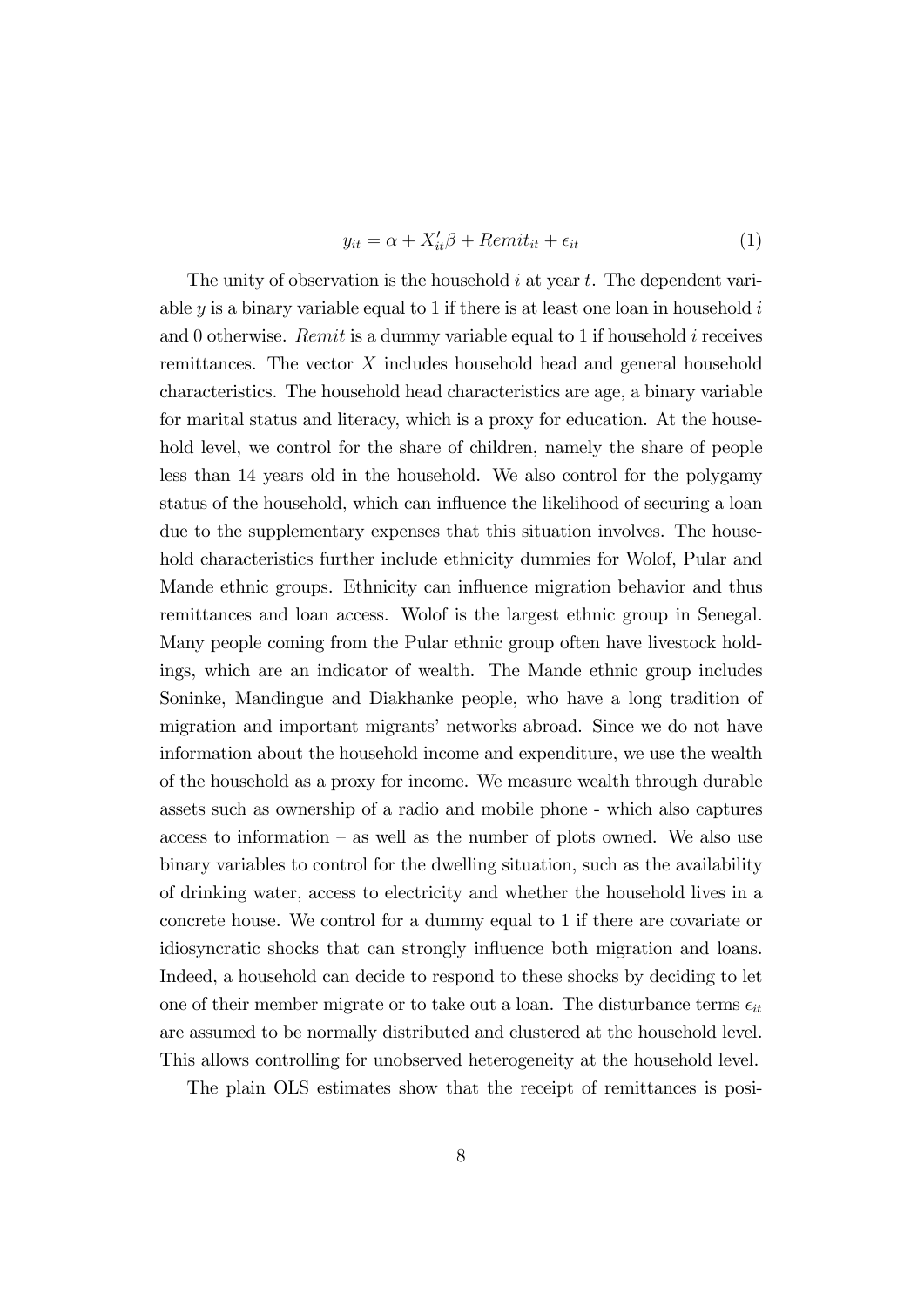tively and significantly  $(\alpha=5\%)$  related to the probability of having a loan in a household (Table 2, regression 1). This result is robust to the addition of socio-demographic controls for the household head and the household in general (Table 2, regression 2), proxies for wealth (Table 2, regression 3) and the occurrence of idiosyncratic and covariate shocks (Table 2, regression 4). However, the magnitude of the coefficient is reduced with the addition of control variables, declining from 0.057 to 0.049 from regression 1 to regression 4. This indicates that socio-demographic characteristics, the economic and environment context play a non-negligible role in securing loans. The receipt of remittances increases the likelihood of having a loan by 4.9 percentage points.

Other implications from the regressions are that the likelihood of having a loan in a household increases with the number of children. This demonstrates that expenses related to child care are a reason for getting into debt. Having access to electricity reduces the likelihood of having a loan in a household, while living in a concrete house and having a higher number of plots have the opposite effect. The ethnicity dummies Pular and Mande have a negative sign, although only the Pular ethnic group is significant. One possible explanation is a wealth effect, probably due to the fact that Pular have a professional activity that could make them richer. Pular are related to the Fulani ethnic group and often own assets such as livestock, which would thus reduce their need to borrow. Having a radio and mobile phone increases the likelihood of having a loan. This finding shows that access to information is positively correlated with the likelihood of having a loan in a household.

#### 4.2 Endogeneity of remittances and robustness checks

The OLS regressions presented above do not consider the potential endogeneity of remittances. The Örst estimation concern is the non-random selection into migration. Households with and without remittances are probably not the same in terms of their unobservable characteristics and would react differently on the credit markets depending on the receipt of remittances. The second source of bias is the omitted variable bias related to some unobservable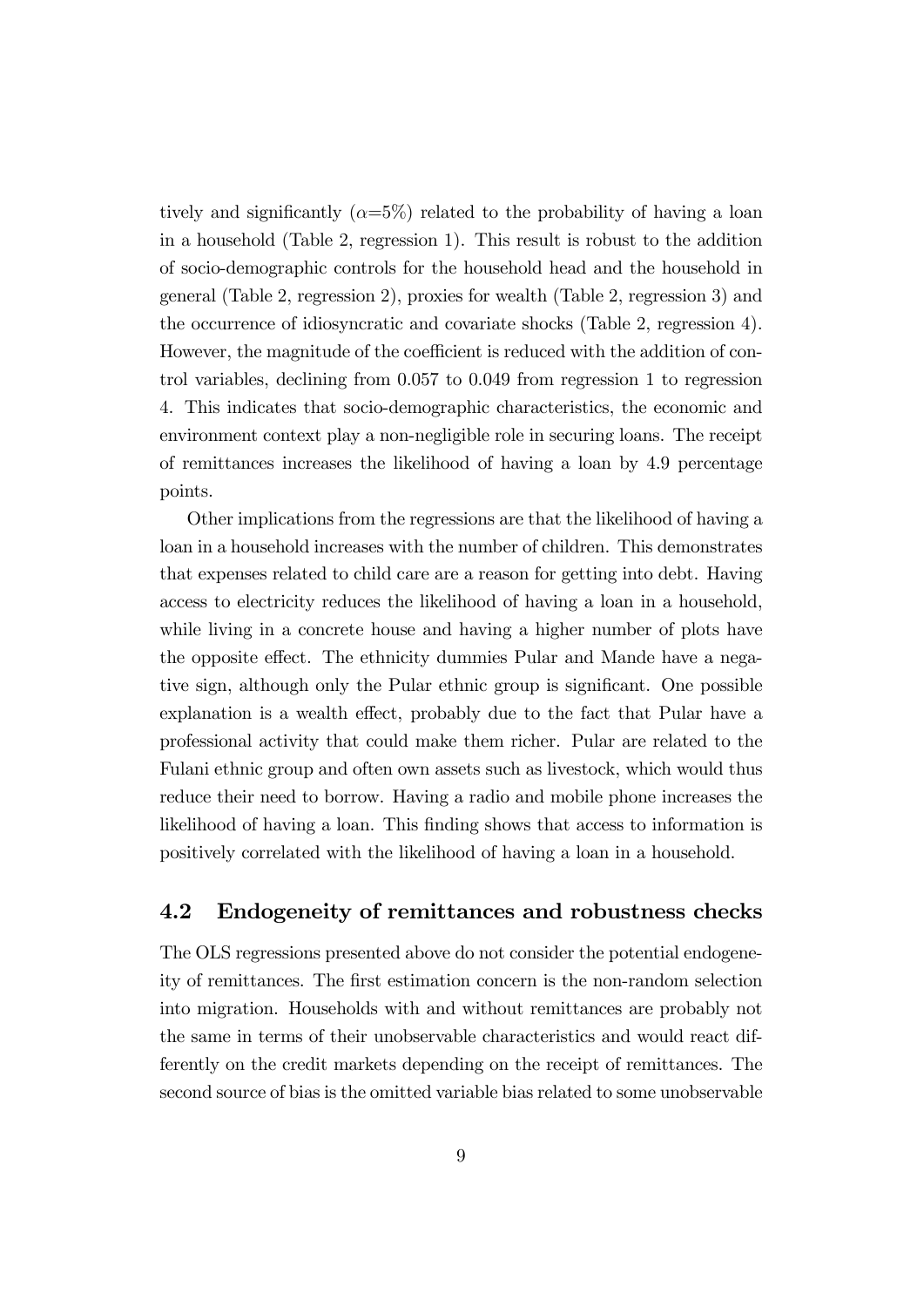characteristics at the household level that can affect both remittances and loans. Finally, the third source of bias is the possible reverse causation between remittances and loans; namely, while the receipt of remittances can explain loans access, loans can also fund migration for one or several household members and thus explain the ensuing receipt of remittances. The survey further provides information about the source of loans, offering the possibility to differentiate between formal loans from official credit institutions and informal loans from relatives. This also allows testing the robustness of the results taking into account loans potentially granted by migrants. We rule out these sources of bias by using a fixed effects model and an instrumental variable approach.

To address the concerns related to the selection into the receipt of remittances and the omitted variable bias, we introduce household fixed effects in Equation  $(1)$ , which gives the following specification:

$$
y_{it} = \alpha + X_{it}'\beta + Remit_{it} + \mu_i + \epsilon_{it}
$$
\n<sup>(2)</sup>

In Equation (2), the household fixed effects denoted by  $\mu_i$  allows controlling for the selection and household unobservable time invariant characteristics.

However, conditioning on household fixed effects does not completely deal with all endogeneity issues. To solve the possible reverse causality bias, we develop - in addition to the fixed effects model - an instrumental variable approach that relies on the location of villages and their distance in kilometers to the harbor of Dakar. The distance between villages and the harbor of Dakar is as an exogeneous measure of the cost of migration between 1900 and 1960, when the first Senegalese migrant networks were formed. Historical migration networks as well as the relation between the geographical location of early migration and transport infrastructure such as rail lines have been used in the literature to instrument current migration from Mexico to the U.S. (e.g. McKenzie and Rappoport, 2010; Dermirgüç-Kunt et al., 2011; Woddruff and Zenteno, 2007; Alcaraz et al., 2012). In the same vain, we take advantage of the fact that Senegal has a long migration tradition and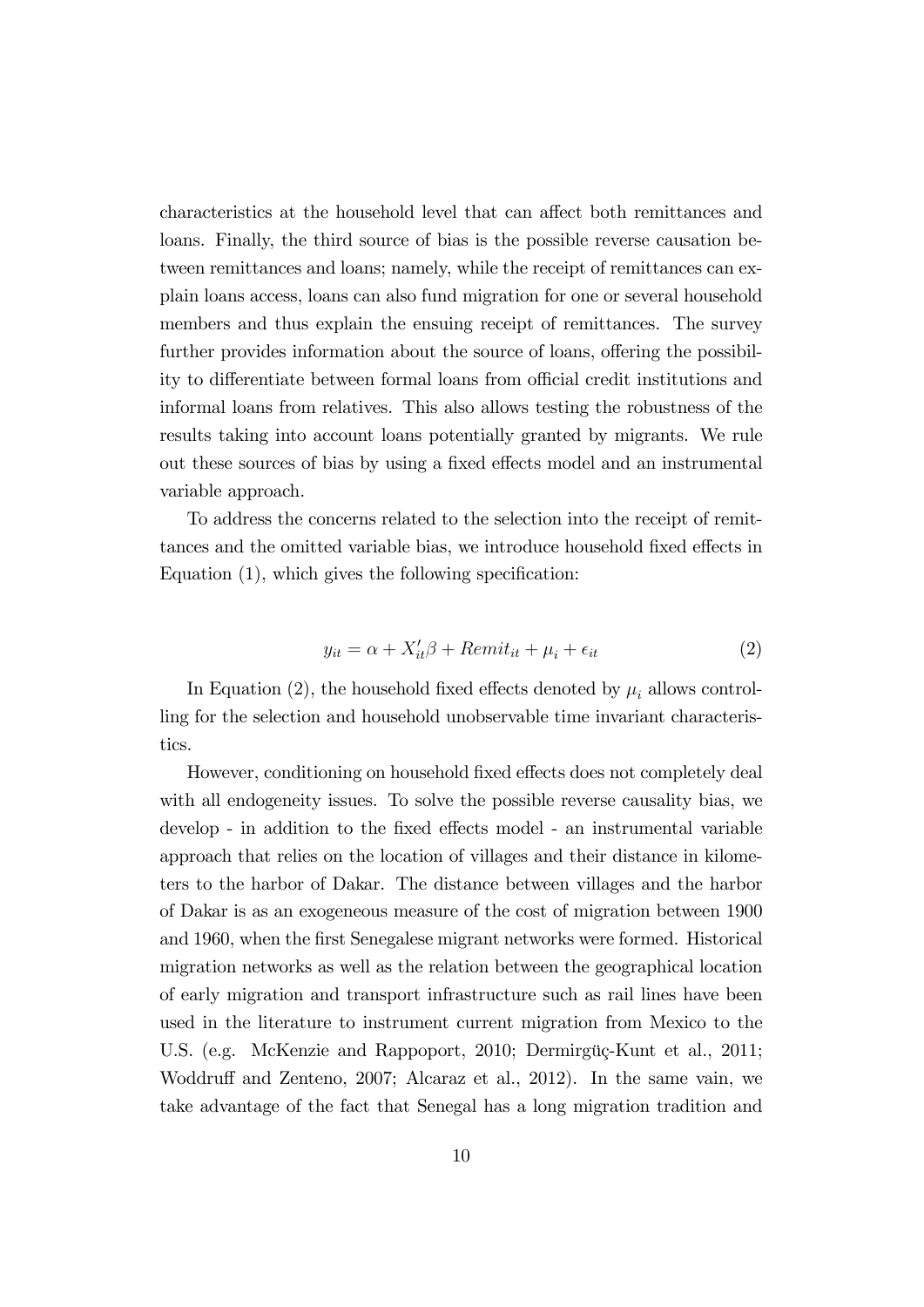the harbor of Dakar historically played a crucial role in both internal and international migrant flows. The harbor - opened in 1866 during the French colonial era - was one of the most important of West Africa. It was essential for the development of the city of Dakar, including its political and economic development (Morazé, 1936; Charpy, 1958, 2011). Consequently, it largely contributed to attract internal migrants who used to work in business and factories, as well as also in the harbor itself (Kuper, 1965). At the beginning of the twentieth-century until the end of the 1950s, it also played an important role in international migration from Senegal to other West African countries and France. For instance, the Örst wave of Senegalese migrants in France were demobilized "tirailleurs sénégalais" <sup>5</sup>, traders and sailors who mainly belonged to the Soninke and Toucouleur ethnic groups, as mentioned above. This initial migration developed over time and continues at present (Diop, 1993; Manchuelle, 1997; Robin et al., 2000; Azam and Gubert, 2005). The first-stage relationship relates the variable Distance - representing the village's distance to the harbor of Dakar - to the receipt of remittances:

$$
Remit_{it} = a + X_{it}'b + cDistance_j + \mu_i + e_{it}
$$
\n
$$
(3)
$$

Finally, a remaining concern is that the instrument should meet the exclusion restriction. Put differently, the distance from the harbor of Dakar should only be correlated with loans through its effect on remittances. One possible source of bias is that loans are a driving force for investment, which is an important element for development. Therefore, the lack of access to credit markets can reduce a village's level of development, which in turn will positively affect the receipt of remittances through increased migration flows. We rule out this possible source of bias by controlling for the village's level of development through variables such as the evolution of poverty at the village level during the Öve years prior to the survey, as well as the existence of a school or cellular network in the village.

<sup>&</sup>lt;sup>5</sup> "Tirailleurs sénégalais" is a generic term labeling Sub-Saharan Africa soldiers who participated in the World War I and II as members of the French Colonial Army.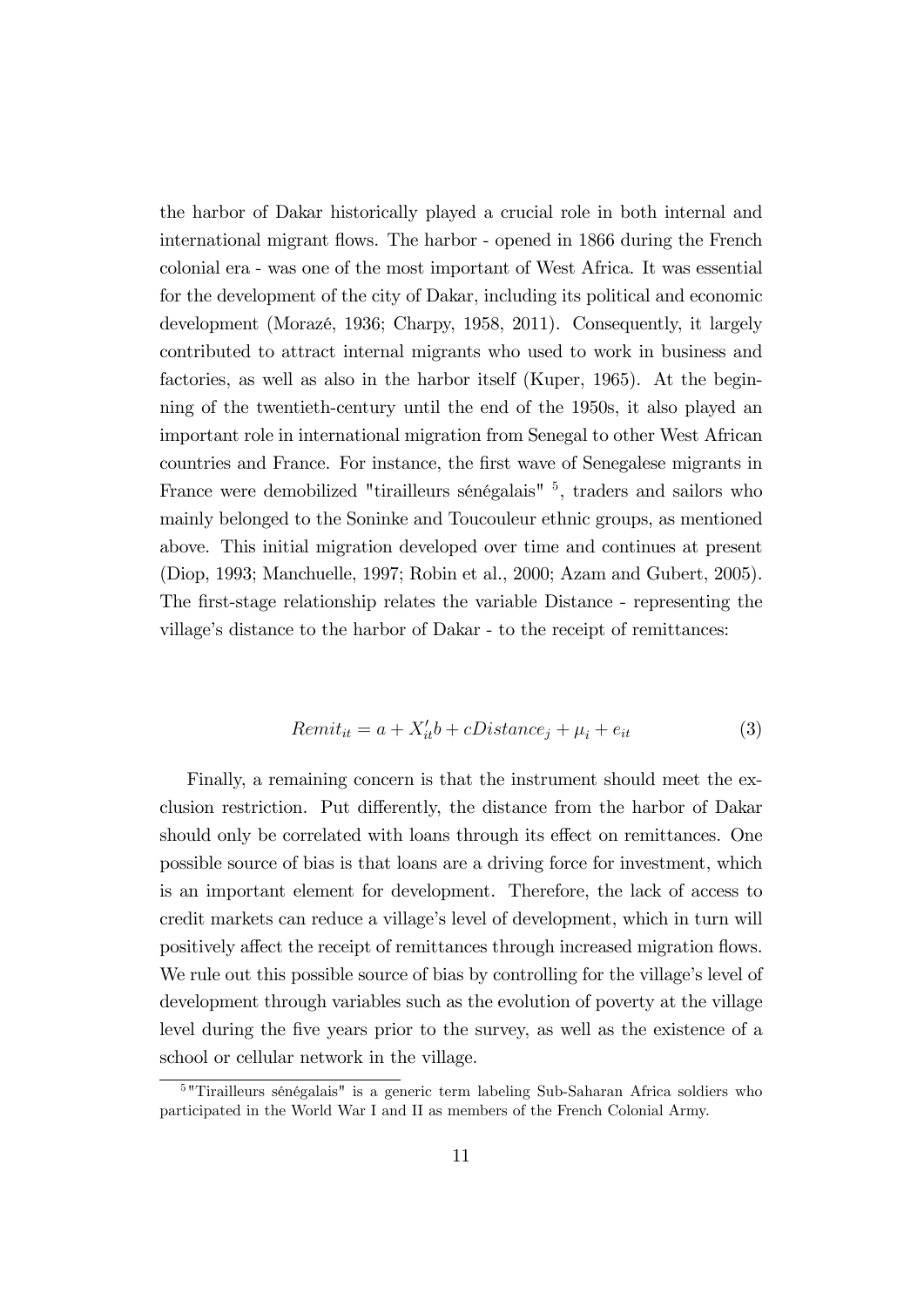Table 3, regression 1 presents the fixed effects model, whereby the positive and significant sign associated with the dummy receipt of remittances in Table 2 remains. However, the size of the coefficient is more important in terms of magnitude. After controlling for the household fixed effects model, receiving remittances increases the probability of having a loan by 11.8 percentage points. Table 3, regression 2 presents Örst-stage results from Equation (3). As expected, the variable distance - expressed in hundreds of kilometers is significant  $(\alpha=5\%)$  and negative. The second-stage estimation results are presented in Table 3, regression 3, whereby the significant and positive relationship between the receipt of remittances and the probability of having a loan remains robust after controlling for the potential endogeneity of remittances. It is useful to further test the validity of the instrument variable by controlling for the villageís level of development through the evolution of poverty at the village level during the Öve years prior to the survey, as well as the existence of a school and cellular network in the village. The results obtained in Table 3, regression 4 and 5 are mostly unchanged compared to those obtained while not controlling for the village's level of development. The coefficients associated with the variable Remit are much higher while using the instrumental variable approach, mainly due to the size of standard errors after instrumenting. Therefore, in terms of magnitude, we prefer to be more conservative and retain the interpretation of the coefficient found in the fixed effect model (Table 3, regression 1).

#### 4.3 Heterogeneous effects

The analysis carried out has considered all types of loans as a homogeneous group. However, it is worth exploring whether the complementarity between remittances and credit markets holds depending on whether the loan is taken for consumption or investment reasons, as well as whether it comes from formal or informal institutions. Indeed, the reasons for and origins of loans can vary, as shown in Table 4. A large proportion of the households took loans for consumption reasons (69.25%). Households that use their loans for the purchase of food or the purchase of food during a hunger gap represent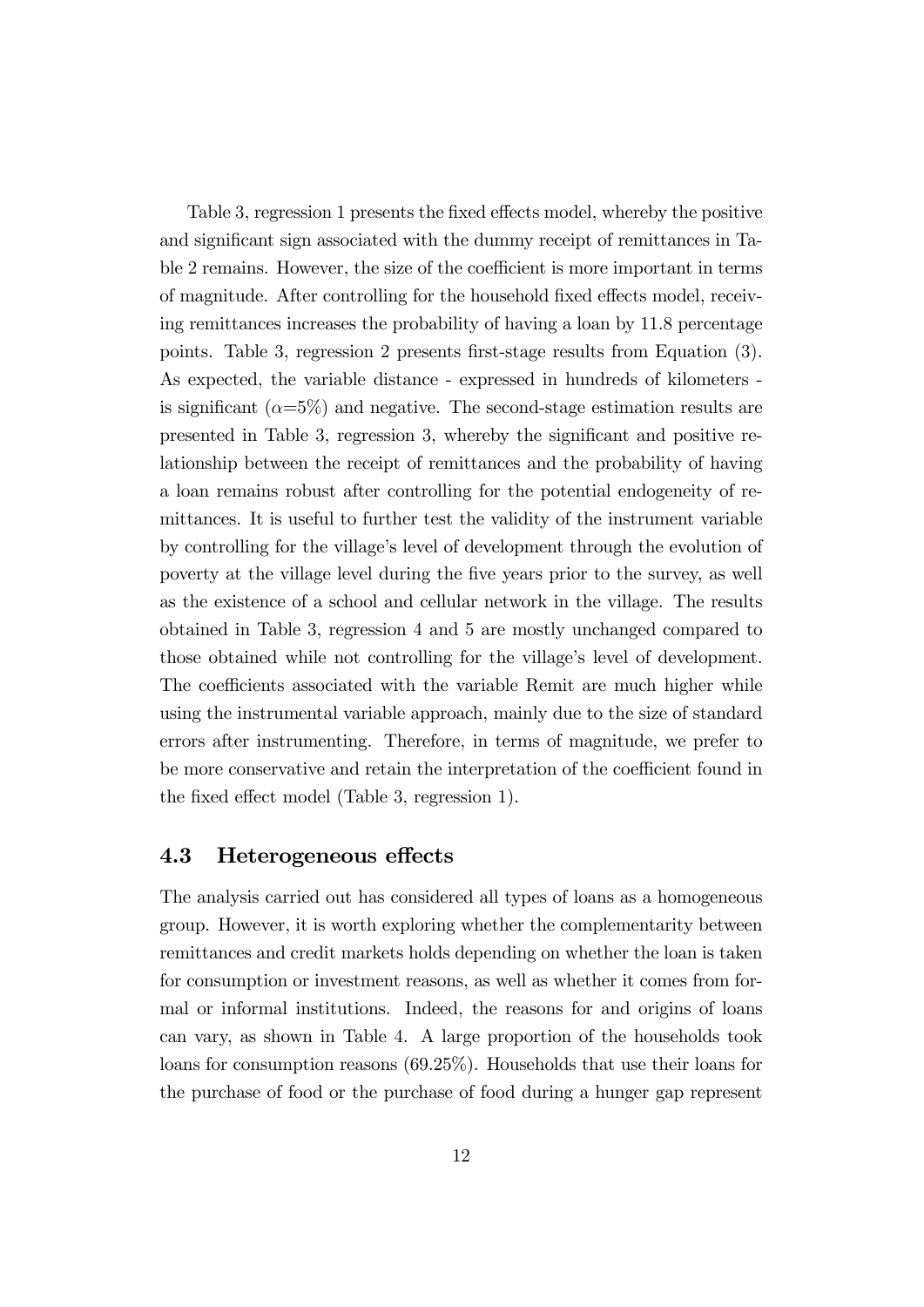44.18% of the sample of households with loans. Other categories included in the consumption reasons are the purchase of furniture or vehicles, family ceremonial expenditure, the repayment of another loan and other unclassified uses. Households with loans for investment represent 30.75% of the households with loans. The main uses of loans for investment are for professional reasons such as starting a professional activity (15.32%) or buying equipment (8.66%). Some loans are also taken for investment in human capital such as education and health expenditure or investment in housing. Out of 1,005 households with loans, 29.45% received loans provided by formal institutions, which includes commercial and mutualist banks, village funds and microÖnance institutions. Households with loans from informal institutions represent 70.55% of the total number of households with loans. Informal institutions comprise employers, family relatives and relatives outside the family, "tontines", community stores and even other sources. Table 4 shows that formal loans are typically smaller in value than informal ones, as found in the literature (Fafchamps and Lund, 2003; Udry, 1994), although they are not as low as one may expect. Indeed, this may be due to the increasing presence of banking services such as microcredit.

In order to determine the extent to which the results are driven by the reasons for or origins of loans, we carry out a detailed analysis with the Öxed effects and instrumental variable approach. In Table 5, regression 1, the dependent variable y is a binary variable equal to 1 if there is at least one loan for consumption in the household and 0 if there is no loan in the household or if the loan is taken for investment reasons. Since food consumption is the main component of loans taken for consumption, as a dependent variable in Table 5, regression 2 we generate a dummy equal to 1 if there is at least one loan for the purchase of food or purchase of food during a hunger gap. The coefficients associated with the receipt of remittances in the case of loans for consumption and food are significantly different from zero and positive, thus suggesting complementarity. In Table 5, regression 3,  $y$  is a dummy equal to 1 if the loan is taken for investment reasons and 0 if there is no loan or if a loan is taken for consumption. We also generate a dummy variable if a loan is taken for professional reasons (Table 5, regression 4). The receipt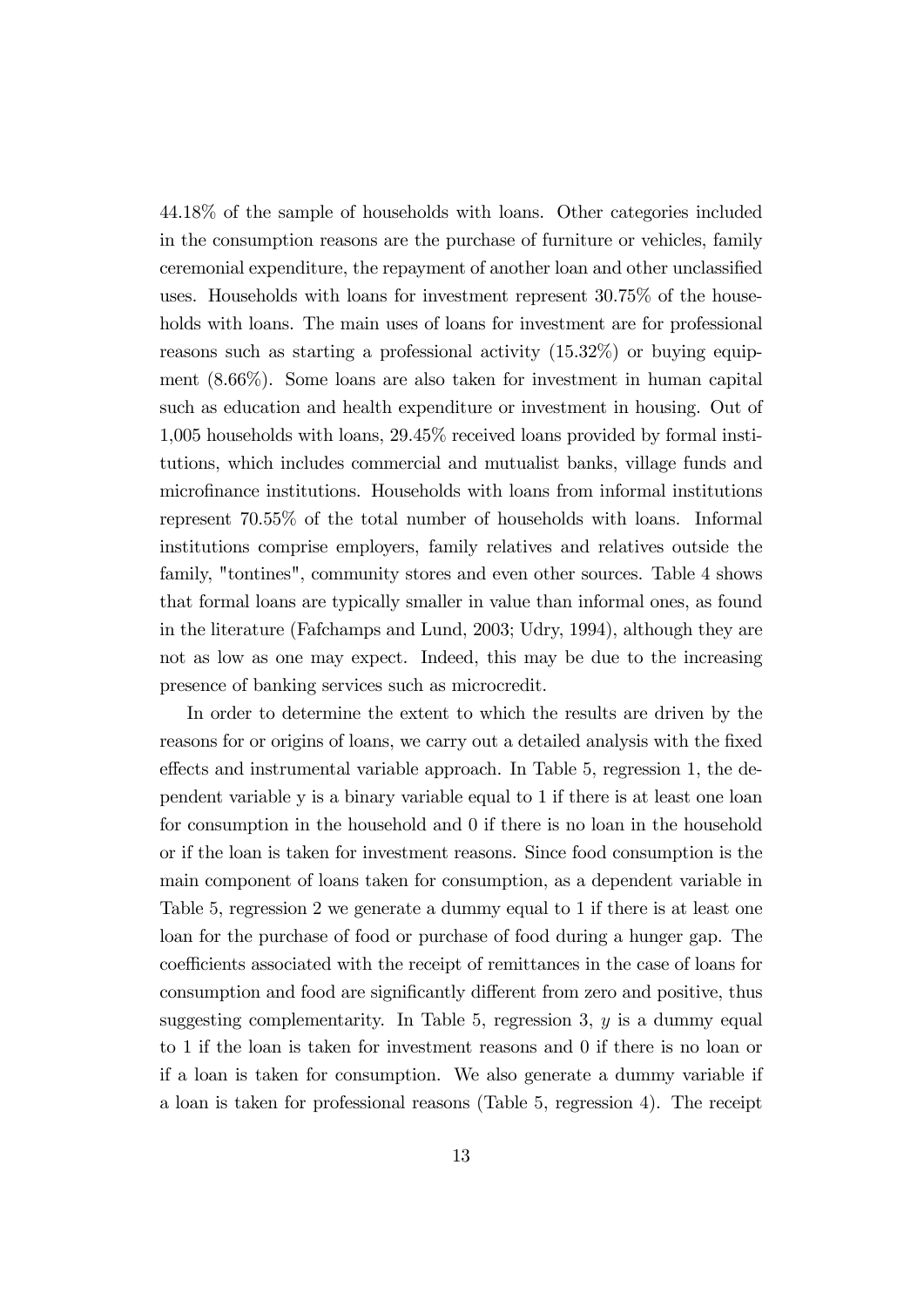of remittances does not affect the probability of having loans for investment and professional reasons. We further differentiate between loans from formal (Table 5, regression 5) and informal institutions (Table 5, regression 6). Upon first glance, the results suggest that receiving remittances increases the likelihood of having a loan from both formal and informal institutions in a household. However, the result is only statistically different from zero for loans provided by informal institutions (Table 5, regression 6). The analysis shows that the previous results hold when the instrumental variable approach is used (Table 6, Column 1 to 6). Overall, the findings show that the impact of remittances on credit markets is mainly driven by loans for consumption and more particularly the purchase of food - which includes the purchase of food during a hunger gap  $-\text{as}$  well as informal loans.

## 5 Conclusion

This paper studies the relationship between remittances and the likelihood of having a loan in a household. OLS estimates show a significant and positive impact of the receipt of remittances on credit markets. We introduce a household fixed effects and instrumental variable approach to test the robustness of the findings to the endogeneity of remittances, whereby the findings remain significant and positive. A detailed analysis shows that the results are driven by loans for consumption and food in particular, as well as loans from informal rather than formal institutions.

Overall, these results support the hypothesis that migrants increase the reliability of their family members and close relatives back home through their remittances, insuring them vis-‡-vis lenders for their credit contracts. Accordingly, migrants play the role of collateral between borrowers and lenders in a credit contract. Consequently, these results reinforce the hypothesis of complementarity between remittances and credit markets.

These findings show that remittances are an important tool for consumption smoothing and they serve as an insurance because the left-behind have a leeway to delay their payments for food. At the same time, although Senegal is an important receiver of migrants' transfers - which significantly contribute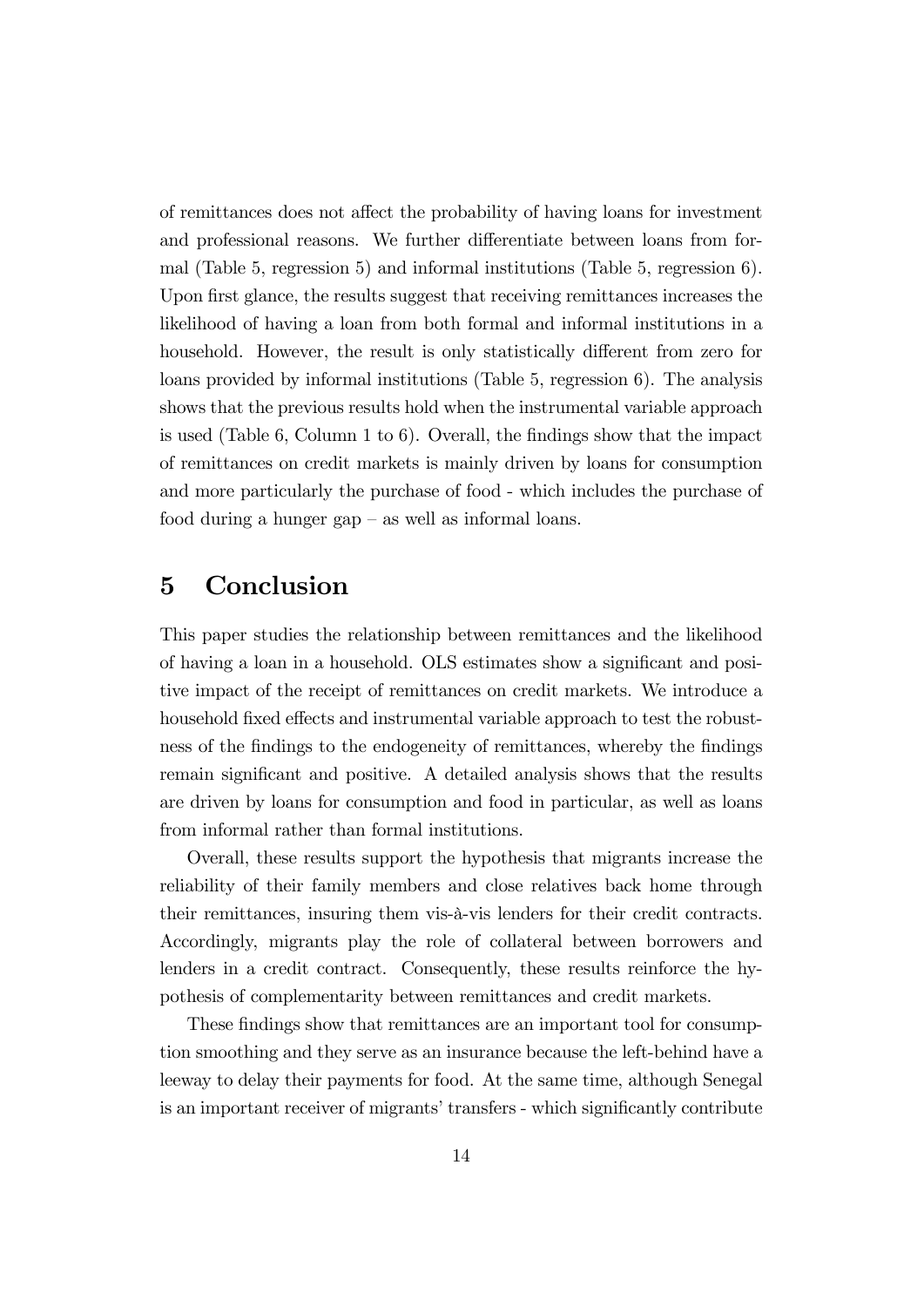to the countryís economy - the left-behind do not fully depend on these remittance inflows but also on their "own" resources, above all for consumption and food. Consequently, this highlights that households will not be able to invest in both human capital and productive activity as long as their basic needs are not fulfilled.

## References

- Aggarwal, Reena, Demirgüç-Kunt, Asli, & Pería, Maria Soledad Martínez. 2011. Do remittances promote financial development? Journal of Development Economics,  $96(2)$ ,  $255-264$ .
- Alcaraz, Carlo, Chiquiar, Daniel, & Salcedo, Alejandrina. 2012. Remittances, schooling, and child labor in Mexico. Journal of Development Economics,  $97(1)$ ,  $156 - 165$ .
- Ambrosius, Christian, & Cuecuecha, Alfredo. 2013. Are Remittances a Substitute for Credit? Carrying the Financial Burden of Health Shocks in National and Transnational Households. World Development, 46(C), 143-152.
- Azam, Jean-Paul, & Gubert, Flore. 2005. Those in Kayes. The Impact of Remittances on Their Recipients in Africa. *Revue économique*, 56(6), 1331-1358.
- Brown, Richard P C, Carmignani, Fabrizio, & Fayad, Ghada. 2011. Migrants' Remittances and financial Development: Macro- and Micro-level Evidence of a Perverse Relationship. OxCarre Working Papers 059. Oxford Centre for the Analysis of Resource Rich Economies, University of Oxford.
- Charpy, J. 1958. La foundation de Dakar, 1845-1857-1869. Collection des documents inédits pour servir à l'histoire de l'Afrique occidentale française. Larose.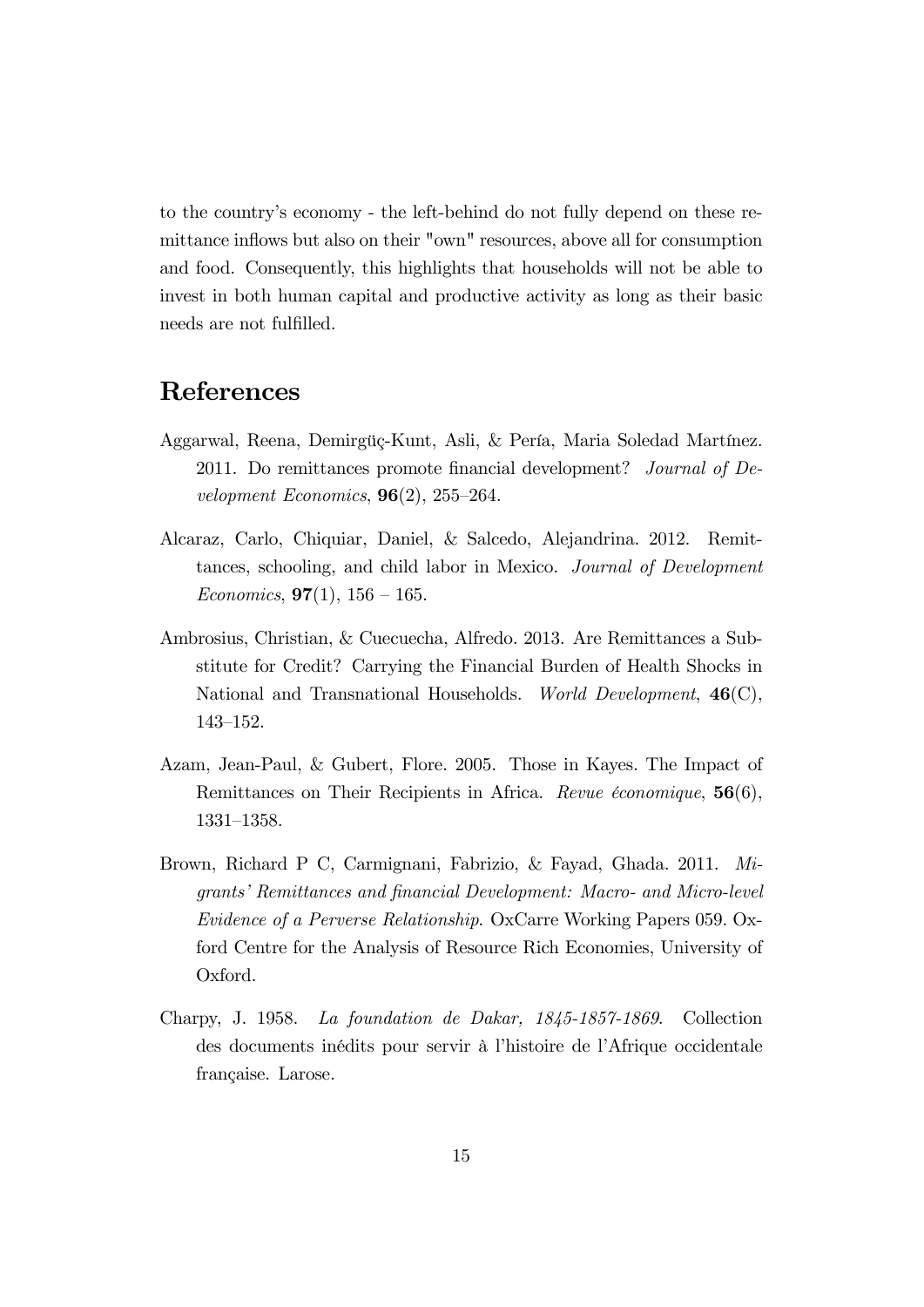- Charpy, Jacques. 2011. Aux origines du port de Dakar. Outre-mers: revue d'histoire,  $99(370-371)$ ,  $301-317$ .
- Conning, Jonathan, & Udry, Christopher. 2007. Rural Financial Markets in Developing Countries. Handbook of Agricultural Economics, vol. 3. Elsevier. Chap.  $56$ , pages  $2857-2908$ .
- Demirgüç-Kunt, Asli, Córdova, Ernesto López, Pería, María Soledad Martínez, & Woodruff, Christopher. 2011. Remittances and banking sector breadth and depth: Evidence from Mexico. Journal of Development Economics,  $95(2)$ ,  $229-241$ .
- Diop, Mamadou. 1993. L'immigration ouest-africaine en Europe. Etudes *Internationales*,  $24(1)$ ,  $111-124$ .
- Fafchamps, Marcel, & Lund, Susan. 2003. Risk-sharing networks in rural Philippines. Journal of Development Economics,  $71(2)$ , 261–287.
- Gupta, Sanjeev, Pattillo, Catherine A., & Wagh, Smita. 2009. Effect of Remittances on Poverty and Financial Development in Sub-Saharan Africa. *World Development*,  $37(1)$ ,  $104-115$ .
- Kuper, Hilda. 1965. Urbanization and migration in West Africa. Univ of California Press.
- Manchuelle, F. 1997. Willing migrants: Soninke labor diasporas, 1848-1960.
- Mawhood, Rebecca, & Gross, Robert. 2014. Institutional barriers to a 'perfect' policy: A case study of the Senegalese Rural Electrification Plan. Energy Policy, **73**(0),  $480 - 490$ .
- McKenzie, David, & Rapoport, Hillel. 2010. Self-Selection Patterns in Mexico-U.S. Migration: The Role of Migration Networks. The Review of Economics and Statistics,  $92(4)$ , 811–821.
- Mesnard, Alice. 2004. Temporary migration and capital market imperfections. Oxford Economic Papers,  $56(2)$ ,  $242-262$ .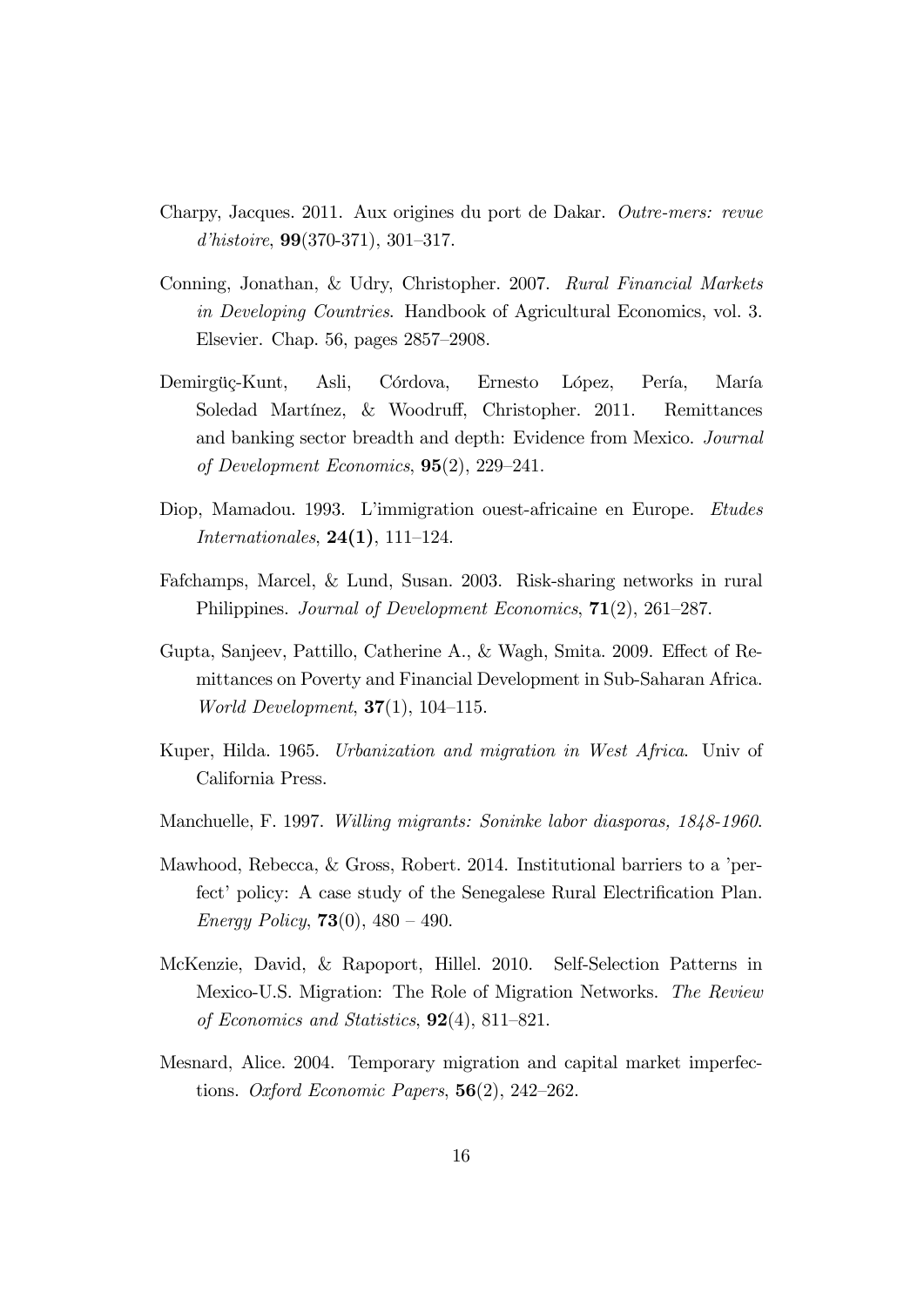Morazé, Charles. 1936. Dakar. Annales de Géographie,  $45(258)$ , 607–631.

- Ratha, D., Mohapatra, S., Ozden, C., Plaza, S., Shaw, W., & Shimeles, A. 2011. Leveraging Migration for Africa: Remittances, Skills, and Investments. World Bank e-Library. World Bank Publications.
- Richter, Susan M. 2008. The Insurance Role of Remittances on Household Credit Demand. 2008 Annual Meeting, July 27-29, 2008, Orlando, Florida 6261. American Agricultural Economics Association (New Name 2008: Agricultural and Applied Economics Association).
- Robin, Nelly, & Lalou, Richard. 2000. Facteurs d'attraction et de répulsion à l'origine des flux migratoires internationaux: rapport national Senegal.
- Rosenzweig, Mark R. 1988. Risk, Implicit Contracts and the Family in Rural Areas of Low-income Countries. Economic Journal, 98(393), 1148-70.
- Udry, Christopher. 1990. Credit Markets in Northern Nigeria: Credit as Insurance in a Rural Economy. World Bank Economic Review, 4(3),  $251 - 69.$
- Udry, Christopher. 1994. Risk and Insurance in a Rural Credit Market: An Empirical Investigation in Northern Nigeria. Review of Economic Studies,  $61(3)$ ,  $495-526$ .
- Woodruff, Christopher, & Zenteno, Rene. 2007. Migration networks and microenterprises in Mexico. Journal of Development Economics, 82(2), 509-528.
- Yang, Dean, & Choi, HwaJung. 2007. Are Remittances Insurance? Evidence from Rainfall Shocks in the Philippines. World Bank Economic Review,  $21(2), 219-248.$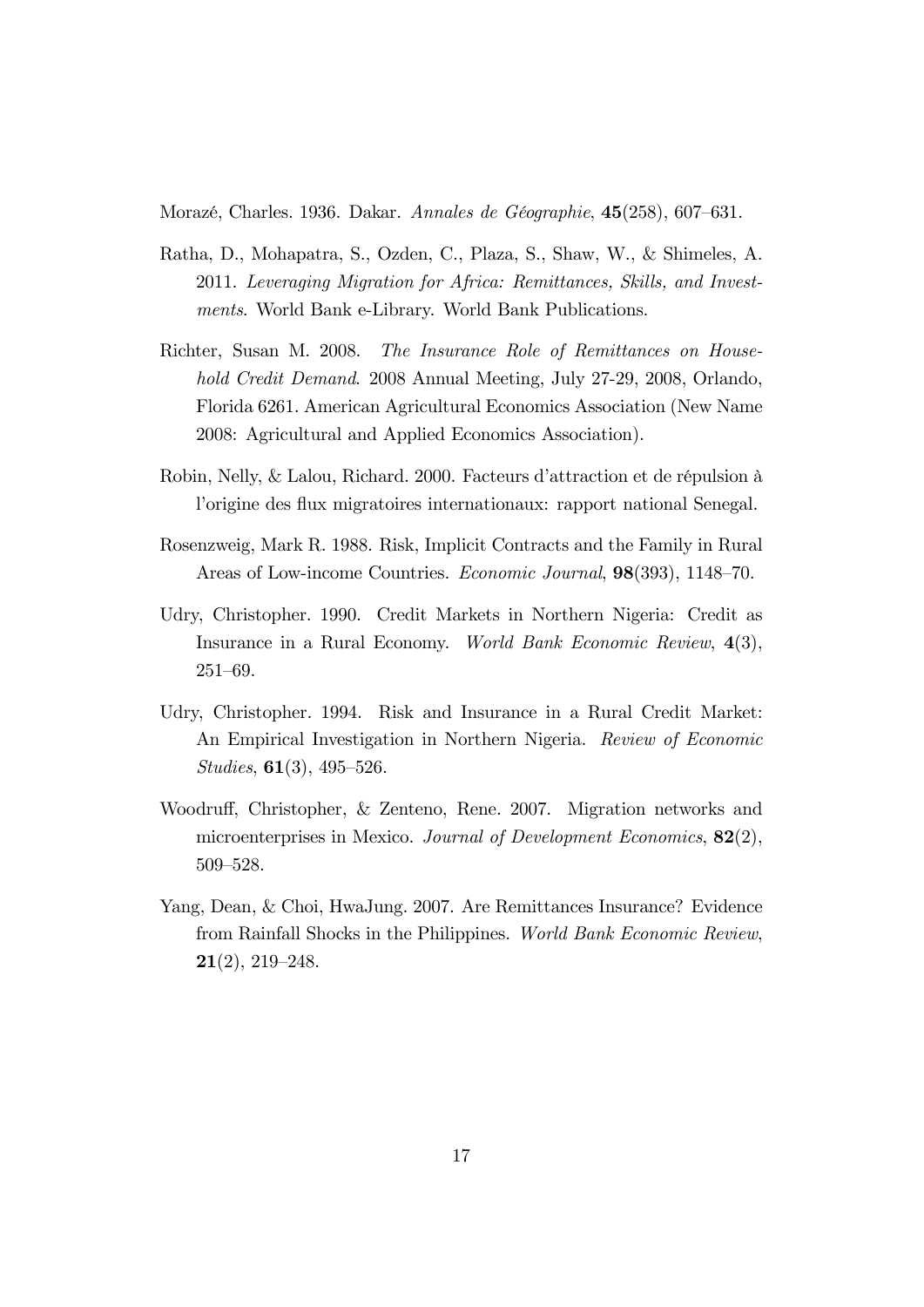| rapic 1. Dummary          |       | Full sample      | statistics by remetatives status or the household | Non recipients   | Recipients |          | Difference  |
|---------------------------|-------|------------------|---------------------------------------------------|------------------|------------|----------|-------------|
| Variables                 | Mean  | <b>SD</b>        | Mean                                              | $\overline{S.D}$ | Mean       | S.D      |             |
| Head characteristics      |       |                  |                                                   |                  |            |          |             |
| Age of household head     | 53.64 | 14.61            | 52.8                                              | 14.52            | 55.52      | 14.65    | $-2.720***$ |
| Married houshold head     | 0.93  | 0.25             | 0.94                                              | $0.25\,$         | 0.93       | $0.25\,$ | 0.004       |
| Literate household head   | 0.5   | 0.5              | 0.48                                              | 0.5              | 0.54       | 0.5      | $-0.065***$ |
|                           |       |                  |                                                   |                  |            |          |             |
| Household characteristics |       |                  |                                                   |                  |            |          |             |
| Remit                     | 0.31  |                  | 0.46                                              |                  |            |          |             |
| Loan                      | 0.48  | 0.5              | 0.47                                              | 0.5              | 0.52       | 0.5      | $-0.057**$  |
| Consumption loan          | 0.33  | 0.47             | 0.33                                              | 0.47             | 0.35       | 0.48     | $-0.029$    |
| Food loan                 | 0.25  | 0.43             | 0.24                                              | 0.43             | 0.27       | 0.44     | $-0.025$    |
| Investment loan           | 0.15  | 0.36             | 0.14                                              | $0.35\,$         | 0.17       | 0.37     | $-0.028*$   |
| Professional loan         | 0.12  | 0.32             | 0.11                                              | 0.31             | 0.13       | 0.34     | $-0.026*$   |
| Formal loan               | 0.14  | 0.35             | 0.13                                              | $0.34\,$         | 0.16       | 0.37     | $-0.026$    |
| Informal loan             | 0.34  | 0.47             | 0.33                                              | 0.47             | 0.36       | 0.48     | $-0.031$    |
| Share of children         | 0.43  | 0.17             | 0.43                                              | 0.17             | 0.42       | 0.16     | $0.012\,$   |
| Polygamous household      | 0.5   | 0.5              | 0.48                                              | 0.5              | 0.56       | 0.5      | $-0.076***$ |
| Wolof ethnic group        | 0.44  | 0.5              | 0.44                                              | 0.5              | 0.45       | 0.5      | $-0.006$    |
| Pular ethnic group        | 0.22  | 0.41             | 0.23                                              | 0.42             | 0.19       | 0.4      | $0.032*$    |
| Mande ethnic group        | 0.06  | 0.23             | 0.05                                              | 0.22             | 0.07       | 0.26     | $-0.021**$  |
| Radio                     | 0.77  | 0.42             | 0.76                                              | 0.43             | 0.79       | 0.41     | $-0.029$    |
| Mobile phone              | 0.77  | 0.42             | 0.77                                              | 0.42             | 0.76       | 0.43     | 0.012       |
| Drinking water            | 0.61  | 0.49             | 0.62                                              | 0.48             | 0.59       | 0.49     | $0.036\,$   |
| Access to electricity     | 0.18  | 0.38             | 0.17                                              | 0.38             | 0.2        | 0.4      | $-0.034*$   |
| Concrete house            | 0.41  | 0.49             | 0.39                                              | 0.49             | 0.45       | 0.5      | $-0.055**$  |
| Number of plots           | 2.57  | 1.15             | 2.51                                              | 1.15             | 2.69       | $1.15\,$ | $-0.181***$ |
| Covariate shocks          | 0.93  | $\theta$         | 0.93                                              | 0.25             | 0.91       | 0.29     | $0.027**$   |
| Idiosyncratic shock       | 0.06  | $0.24\,$         | 0.05                                              | 0.21             | 0.08       | 0.28     | $-0.036***$ |
|                           |       |                  |                                                   |                  |            |          |             |
| Village characteristics   |       |                  |                                                   |                  |            |          |             |
| Distance                  | 2.44  | 1.5              | 2.38                                              | 1.44             | 2.57       | $\theta$ | $-0.187***$ |
| Stable poverty level      | 0.18  | $\boldsymbol{0}$ | 0.18                                              | 0.38             | 0.18       | 0.38     | 0.001       |
| Increase in poverty       | 0.34  | 0.47             | 0.32                                              | 0.47             | 0.39       | 0.49     | $-0.067***$ |
| Existence of school       | 0.84  | 0.36             | 0.83                                              | 0.38             | 0.87       | 0.34     | $-0.041**$  |
| Cellular network          | 0.79  | 0.41             | 0.81                                              | 0.39             | 0.74       | 0.44     | $0.068***$  |
| Observations              | 2,081 |                  |                                                   | 1,438            | 645        |          |             |

Table 1: Summary statistics by remittances status of the household

Notes: Significance at  $10\%$  (\*),  $5\%$  (\*\*) and  $1\%$  (\*\*\*) level. The omitted category for the evolution of the poverty is decrease in poverty.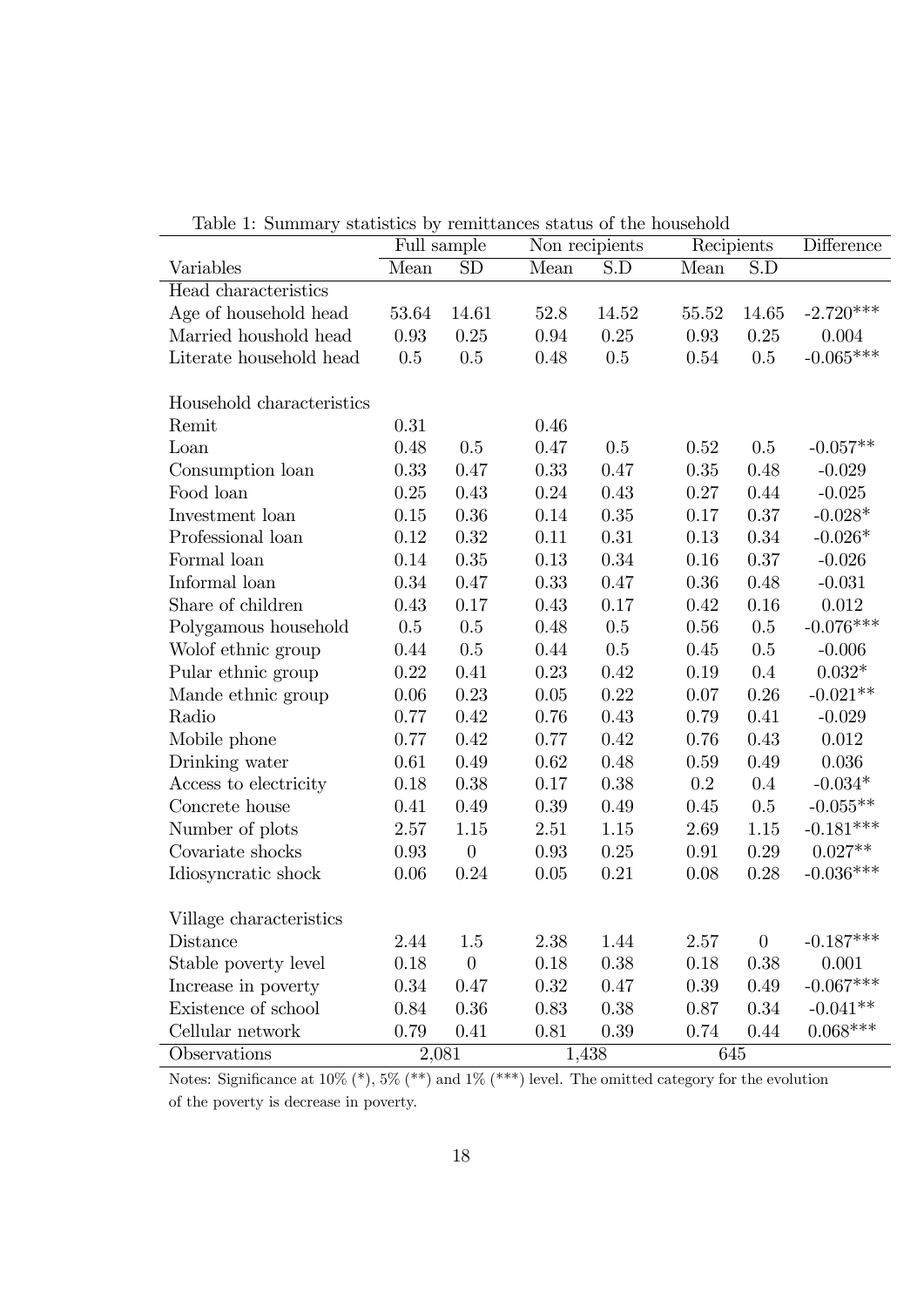|                         | <u> Iable 2: Remittances and Loan: ULS</u><br>Dependent variable: Loan |             |                        |             |  |  |
|-------------------------|------------------------------------------------------------------------|-------------|------------------------|-------------|--|--|
|                         |                                                                        |             | Ordinary Least Squares |             |  |  |
| Explanatory variables   | (1)                                                                    | (2)         | (3)                    | (4)         |  |  |
| Remit                   | $0.057**$                                                              | $0.054***$  | $0.052**$              | $0.049**$   |  |  |
|                         | (0.02)                                                                 | (0.02)      | (0.02)                 | (0.02)      |  |  |
| Age of household head   |                                                                        | 0.000       | $-0.000$               | $-0.000$    |  |  |
|                         |                                                                        | (0.00)      | (0.00)                 | (0.00)      |  |  |
| Married household head  |                                                                        | 0.024       | $-0.000$               | $-0.001$    |  |  |
|                         |                                                                        | (0.05)      | (0.04)                 | (0.05)      |  |  |
| Literate household head |                                                                        | 0.033       | 0.012                  | 0.011       |  |  |
|                         |                                                                        | (0.02)      | (0.02)                 | (0.02)      |  |  |
| Share of children       |                                                                        | $0.162**$   | $0.165**$              | $0.167**$   |  |  |
|                         |                                                                        | (0.07)      | (0.07)                 | (0.07)      |  |  |
| Polygamous household    |                                                                        | 0.022       | 0.010                  | 0.009       |  |  |
|                         |                                                                        | (0.02)      | (0.02)                 | (0.02)      |  |  |
| Wolof ethnic group      |                                                                        | 0.028       | 0.017                  | 0.018       |  |  |
|                         |                                                                        | (0.03)      | (0.03)                 | (0.03)      |  |  |
| Pular ethnic group      |                                                                        | $-0.096***$ | $-0.078**$             | $-0.077**$  |  |  |
|                         |                                                                        | (0.03)      | (0.03)                 | (0.03)      |  |  |
| Mande ethnic group      |                                                                        | $-0.078$    | $-0.075$               | $-0.085$    |  |  |
|                         |                                                                        | (0.05)      | (0.05)                 | (0.05)      |  |  |
| Radio                   |                                                                        |             | $0.050*$               | $0.050*$    |  |  |
|                         |                                                                        |             | (0.03)                 | (0.03)      |  |  |
| Mobile                  |                                                                        |             | $0.122***$             | $0.122***$  |  |  |
|                         |                                                                        |             | (0.03)                 | (0.03)      |  |  |
| Drinking water          |                                                                        |             | $-0.023$               | $-0.025$    |  |  |
|                         |                                                                        |             | (0.02)                 | (0.02)      |  |  |
| Access to electricity   |                                                                        |             | $-0.080***$            | $-0.080***$ |  |  |
|                         |                                                                        |             | (0.03)                 | (0.03)      |  |  |
| Concrete house          |                                                                        |             | $0.085***$             | $0.086***$  |  |  |
|                         |                                                                        |             | (0.02)                 | (0.02)      |  |  |
| Number of plots         |                                                                        |             | $0.016*$               | $0.016*$    |  |  |
|                         |                                                                        |             | (0.01)                 | (0.01)      |  |  |
| Covariate shocks        |                                                                        |             |                        | 0.020       |  |  |
|                         |                                                                        |             |                        | (0.08)      |  |  |
| Idiosyncratic shocks    |                                                                        |             |                        | 0.090       |  |  |
|                         |                                                                        |             |                        | (0.09)      |  |  |
| Observations            | 2,081                                                                  | 2,081       | 2,081                  | 2,081       |  |  |
| R-squared               | 0.00                                                                   | 0.02        | 0.04                   | 0.04        |  |  |

| Table 2: Remittances and Loan: OLS |  |                                                                               |  |
|------------------------------------|--|-------------------------------------------------------------------------------|--|
|                                    |  | $\mathbf{r}$ $\mathbf{r}$ $\mathbf{r}$ $\mathbf{r}$ $\mathbf{r}$ $\mathbf{r}$ |  |

Notes: Robust standard errors in parentheses. Significance at  $10\%$  (\*),  $5\%$  (\*\*) and 1% (\*\*\*) level. Standard errors are clustered at the household level. All estimates include a constant. 19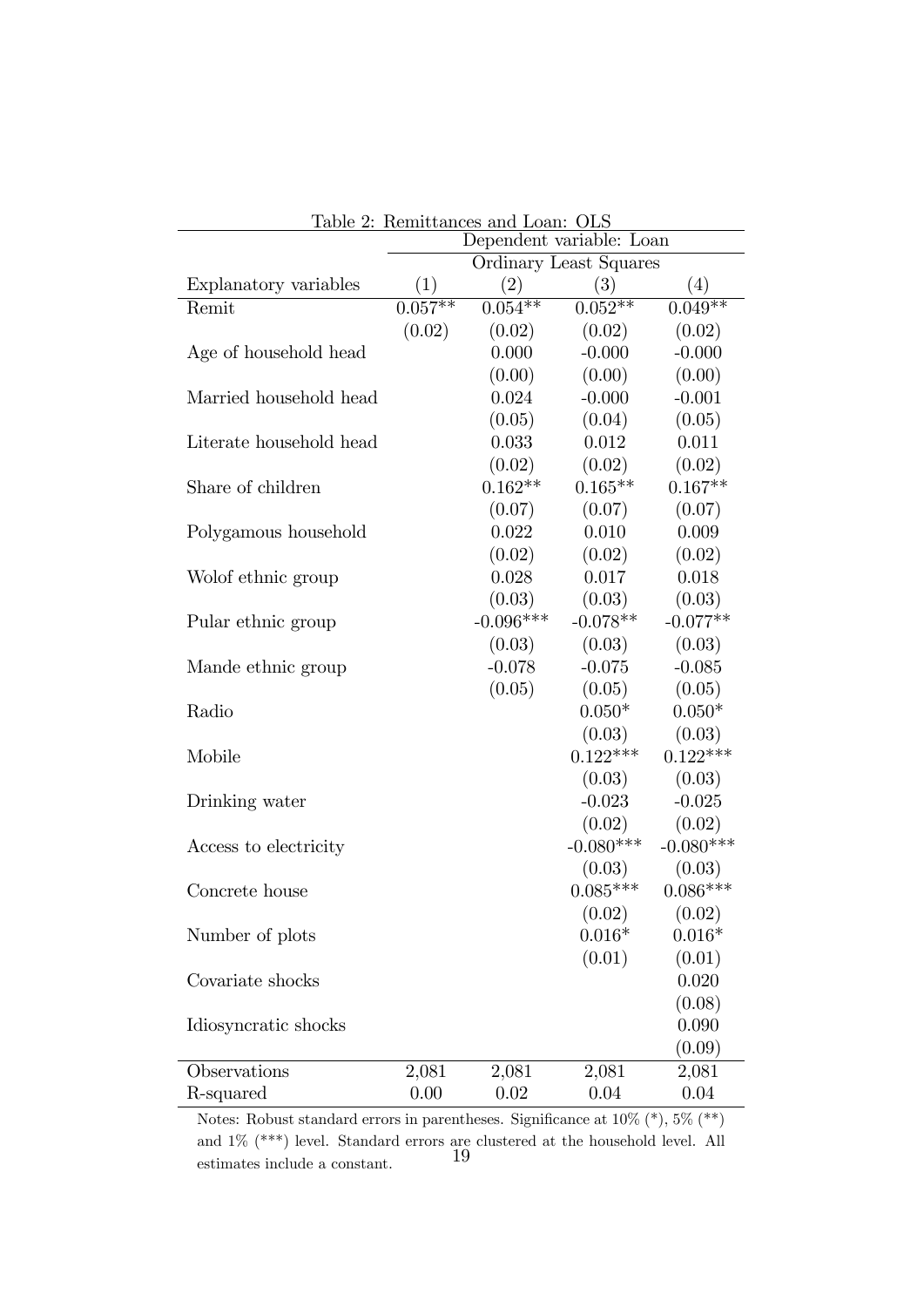| $\frac{1}{2}$<br>こくしょう<br>ł<br>$\frac{1}{2}$<br>i<br>$\sim$       |  |
|-------------------------------------------------------------------|--|
|                                                                   |  |
| contrattors = toric utticulties<br>l                              |  |
| TONE - CARRO - TORRO DE CONFEREN<br>Allel Logillo. Then<br>i<br>I |  |
| $\ddot{\phantom{0}}$                                              |  |
| $\frac{1}{2}$<br>j<br>.<br>[<br>$\frac{2}{3}$                     |  |

| FE-First stage<br>$-0.076***$<br>$(0.06)$<br>0.144 ***<br>Remit<br>$-0.005$<br>(0.03)<br>$-0.065$<br>(0.05)<br>(0.06)<br>(0.05)<br>1.535<br>0.037<br>0.09<br>2,081<br>${\rm Yes}$<br>$\bigoplus$<br>$1.081*$<br>FE-IV<br>(0.63)<br>1,535<br>Loan<br>2,081<br>Yes<br>$\bigcirc$<br>FE-First stage<br>$-0.065**$<br>Remit<br>(0.03)<br>1,535<br>0.06<br>2,081<br>Yes<br>$\widehat{\Omega}$<br>$0.118***$<br>(0.04)<br>1,535<br>Loan<br>$0.06$<br>2,081<br>Yes<br>FE,<br>$\begin{pmatrix} 1 \end{pmatrix}$<br>fixed effects<br>Village characteristics<br>Explanatory variables<br>poverty<br>of school<br>Number of groups<br>Cellular network<br>Stable poverty<br>Observations<br>Increase in<br>Household<br>R-squared<br>of covariate<br>Existence<br>Distance<br>Remit | Notes:All estimates control for age, marital status and literacy of the head of the household; as well as the<br>household characteristics such as the share of children, polygamous household, ownership of a radio and mobile<br>and idiosyncratic shocks. Robust standard errors in parentheses in regression 1. Standard errors<br>phone, access to drinking water and electricity, availability of a concrete house, number of plots and occurrence<br>in parentheses from regresion 3-5. Significance at $10\%$ (*), $5\%$ (**) and $1\%$ (***) level. Standard errors are<br>clustered at the household level in regression 1. The omitted category for the evolution of the poverty is decrease<br>$\widetilde{\Theta}$ |  | Dependent variable |             |
|---------------------------------------------------------------------------------------------------------------------------------------------------------------------------------------------------------------------------------------------------------------------------------------------------------------------------------------------------------------------------------------------------------------------------------------------------------------------------------------------------------------------------------------------------------------------------------------------------------------------------------------------------------------------------------------------------------------------------------------------------------------------------|---------------------------------------------------------------------------------------------------------------------------------------------------------------------------------------------------------------------------------------------------------------------------------------------------------------------------------------------------------------------------------------------------------------------------------------------------------------------------------------------------------------------------------------------------------------------------------------------------------------------------------------------------------------------------------------------------------------------------------|--|--------------------|-------------|
|                                                                                                                                                                                                                                                                                                                                                                                                                                                                                                                                                                                                                                                                                                                                                                           |                                                                                                                                                                                                                                                                                                                                                                                                                                                                                                                                                                                                                                                                                                                                 |  |                    | Loan        |
|                                                                                                                                                                                                                                                                                                                                                                                                                                                                                                                                                                                                                                                                                                                                                                           |                                                                                                                                                                                                                                                                                                                                                                                                                                                                                                                                                                                                                                                                                                                                 |  |                    | FE-IV       |
|                                                                                                                                                                                                                                                                                                                                                                                                                                                                                                                                                                                                                                                                                                                                                                           |                                                                                                                                                                                                                                                                                                                                                                                                                                                                                                                                                                                                                                                                                                                                 |  |                    |             |
|                                                                                                                                                                                                                                                                                                                                                                                                                                                                                                                                                                                                                                                                                                                                                                           |                                                                                                                                                                                                                                                                                                                                                                                                                                                                                                                                                                                                                                                                                                                                 |  |                    | $0.981*$    |
|                                                                                                                                                                                                                                                                                                                                                                                                                                                                                                                                                                                                                                                                                                                                                                           |                                                                                                                                                                                                                                                                                                                                                                                                                                                                                                                                                                                                                                                                                                                                 |  |                    | (0.52)      |
|                                                                                                                                                                                                                                                                                                                                                                                                                                                                                                                                                                                                                                                                                                                                                                           |                                                                                                                                                                                                                                                                                                                                                                                                                                                                                                                                                                                                                                                                                                                                 |  |                    |             |
|                                                                                                                                                                                                                                                                                                                                                                                                                                                                                                                                                                                                                                                                                                                                                                           |                                                                                                                                                                                                                                                                                                                                                                                                                                                                                                                                                                                                                                                                                                                                 |  |                    |             |
|                                                                                                                                                                                                                                                                                                                                                                                                                                                                                                                                                                                                                                                                                                                                                                           |                                                                                                                                                                                                                                                                                                                                                                                                                                                                                                                                                                                                                                                                                                                                 |  |                    |             |
|                                                                                                                                                                                                                                                                                                                                                                                                                                                                                                                                                                                                                                                                                                                                                                           |                                                                                                                                                                                                                                                                                                                                                                                                                                                                                                                                                                                                                                                                                                                                 |  |                    | $-0.078$    |
|                                                                                                                                                                                                                                                                                                                                                                                                                                                                                                                                                                                                                                                                                                                                                                           |                                                                                                                                                                                                                                                                                                                                                                                                                                                                                                                                                                                                                                                                                                                                 |  |                    | (0.08)      |
|                                                                                                                                                                                                                                                                                                                                                                                                                                                                                                                                                                                                                                                                                                                                                                           |                                                                                                                                                                                                                                                                                                                                                                                                                                                                                                                                                                                                                                                                                                                                 |  |                    | $-0.084$    |
|                                                                                                                                                                                                                                                                                                                                                                                                                                                                                                                                                                                                                                                                                                                                                                           |                                                                                                                                                                                                                                                                                                                                                                                                                                                                                                                                                                                                                                                                                                                                 |  |                    | (0.10)      |
|                                                                                                                                                                                                                                                                                                                                                                                                                                                                                                                                                                                                                                                                                                                                                                           |                                                                                                                                                                                                                                                                                                                                                                                                                                                                                                                                                                                                                                                                                                                                 |  |                    | $0.071\,$   |
|                                                                                                                                                                                                                                                                                                                                                                                                                                                                                                                                                                                                                                                                                                                                                                           |                                                                                                                                                                                                                                                                                                                                                                                                                                                                                                                                                                                                                                                                                                                                 |  |                    | (0.08)      |
|                                                                                                                                                                                                                                                                                                                                                                                                                                                                                                                                                                                                                                                                                                                                                                           |                                                                                                                                                                                                                                                                                                                                                                                                                                                                                                                                                                                                                                                                                                                                 |  |                    | 0.098       |
|                                                                                                                                                                                                                                                                                                                                                                                                                                                                                                                                                                                                                                                                                                                                                                           |                                                                                                                                                                                                                                                                                                                                                                                                                                                                                                                                                                                                                                                                                                                                 |  |                    | (0.07)      |
|                                                                                                                                                                                                                                                                                                                                                                                                                                                                                                                                                                                                                                                                                                                                                                           |                                                                                                                                                                                                                                                                                                                                                                                                                                                                                                                                                                                                                                                                                                                                 |  |                    | ${\rm Yes}$ |
|                                                                                                                                                                                                                                                                                                                                                                                                                                                                                                                                                                                                                                                                                                                                                                           |                                                                                                                                                                                                                                                                                                                                                                                                                                                                                                                                                                                                                                                                                                                                 |  |                    | 2,081       |
|                                                                                                                                                                                                                                                                                                                                                                                                                                                                                                                                                                                                                                                                                                                                                                           |                                                                                                                                                                                                                                                                                                                                                                                                                                                                                                                                                                                                                                                                                                                                 |  |                    |             |
|                                                                                                                                                                                                                                                                                                                                                                                                                                                                                                                                                                                                                                                                                                                                                                           |                                                                                                                                                                                                                                                                                                                                                                                                                                                                                                                                                                                                                                                                                                                                 |  |                    | 1.535       |
|                                                                                                                                                                                                                                                                                                                                                                                                                                                                                                                                                                                                                                                                                                                                                                           |                                                                                                                                                                                                                                                                                                                                                                                                                                                                                                                                                                                                                                                                                                                                 |  |                    |             |
|                                                                                                                                                                                                                                                                                                                                                                                                                                                                                                                                                                                                                                                                                                                                                                           |                                                                                                                                                                                                                                                                                                                                                                                                                                                                                                                                                                                                                                                                                                                                 |  |                    |             |
|                                                                                                                                                                                                                                                                                                                                                                                                                                                                                                                                                                                                                                                                                                                                                                           |                                                                                                                                                                                                                                                                                                                                                                                                                                                                                                                                                                                                                                                                                                                                 |  |                    |             |
|                                                                                                                                                                                                                                                                                                                                                                                                                                                                                                                                                                                                                                                                                                                                                                           |                                                                                                                                                                                                                                                                                                                                                                                                                                                                                                                                                                                                                                                                                                                                 |  |                    |             |
|                                                                                                                                                                                                                                                                                                                                                                                                                                                                                                                                                                                                                                                                                                                                                                           |                                                                                                                                                                                                                                                                                                                                                                                                                                                                                                                                                                                                                                                                                                                                 |  |                    |             |
|                                                                                                                                                                                                                                                                                                                                                                                                                                                                                                                                                                                                                                                                                                                                                                           |                                                                                                                                                                                                                                                                                                                                                                                                                                                                                                                                                                                                                                                                                                                                 |  |                    |             |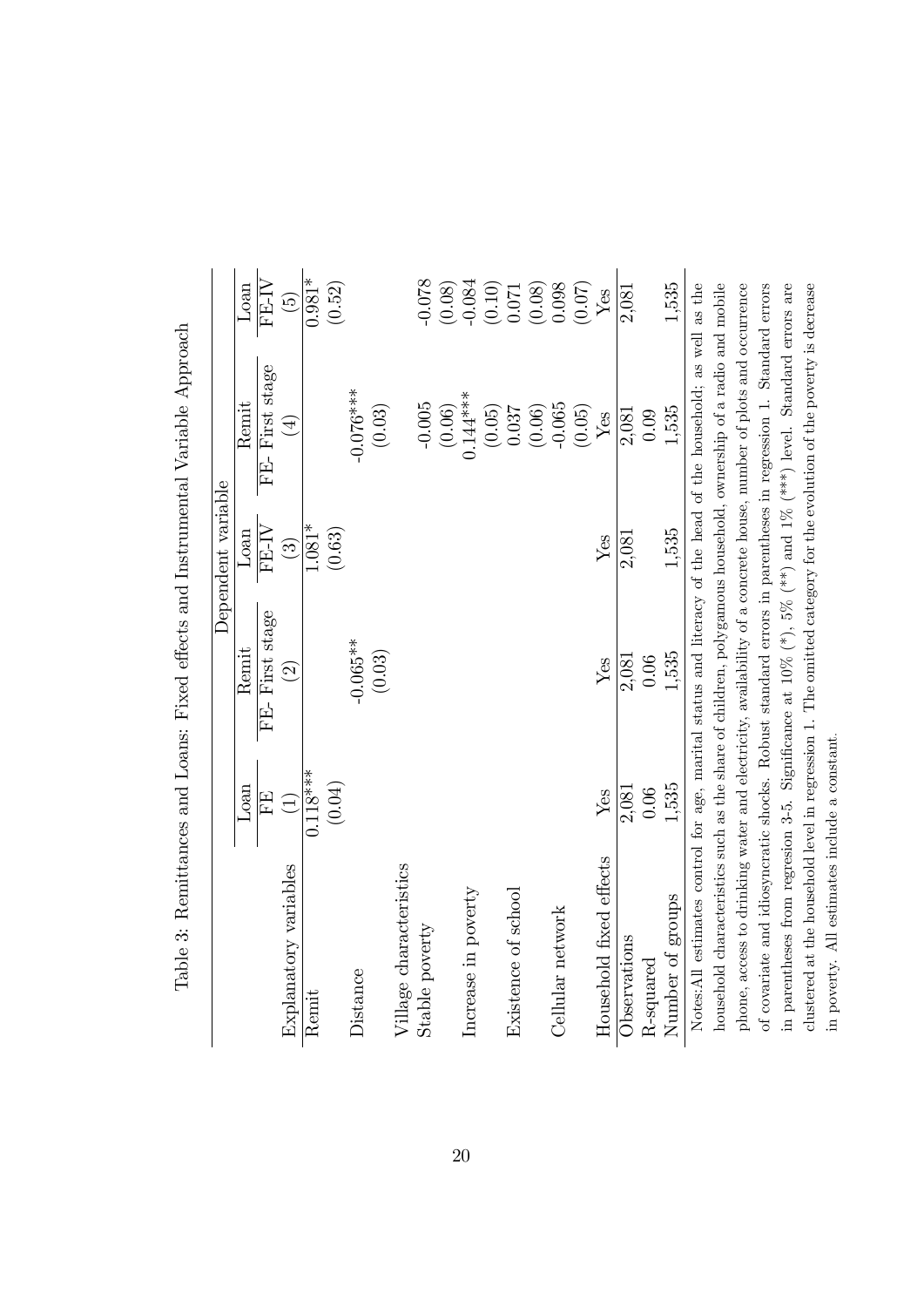| Reasons for loans                  | Number of household | Share of household $(\%)$ |
|------------------------------------|---------------------|---------------------------|
| Consumption reasons                |                     |                           |
| Purchase of food                   | 444                 | 44.18                     |
| Purchase of food during hunger gap | 76                  | 7.56                      |
| Purchase of furnitures             | 6                   | 0.6                       |
| Purchase of vehicle                | 3                   | 0.3                       |
| Family celebration expenditures    | 33                  | 3.28                      |
| Payment of another loan            | 14                  | 1.39                      |
| Other uses                         | 120                 | 11.94                     |
| Investment reasons                 |                     |                           |
| Purchase for professional activity | 87                  | 8.66                      |
| Starting a professional activity   | 154                 | 15.32                     |
| Purchase of house                  | 20                  | 1.99                      |
| Education expenditures             | $\overline{7}$      | 0.7                       |
| Health expenditures                | 41                  | 4.08                      |
|                                    |                     |                           |
|                                    |                     |                           |
| Origins of loans                   | Number of household | Share of household $(\%)$ |
| Formal intitutions                 |                     |                           |
| Commercial Bank                    | 15                  | 1.49                      |
| Mutualist bank                     | 133                 | 13.23                     |
| Village funds                      | 58                  | 5.77                      |
| Mircofinace institutions           | 90                  | 8.96                      |
| Informal institutions              |                     |                           |
| Employer                           | 3                   | 0.3                       |
| Family relative                    | 115                 | 11.44                     |
| Relative outside the family        | 238                 | 23.68                     |
| Tontines                           | 26                  | 2.59                      |
| Community store                    | 152                 | 15.12                     |
| Others                             | 175                 | 17.41                     |

Number of households with loans  $1,005$  100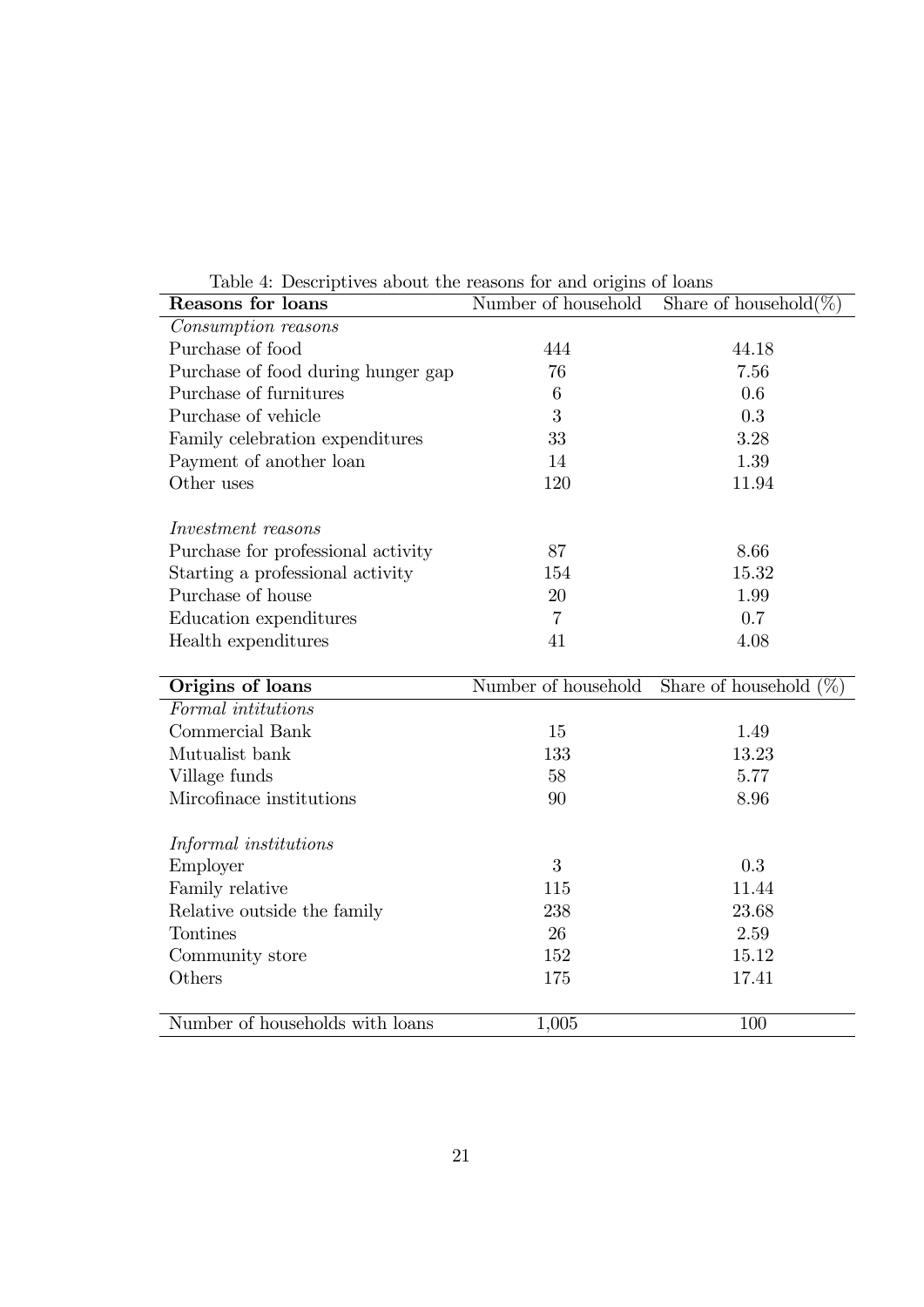|                         |                                |                                                                                                                | Dependent variable: Reason of loans                           |                                                                                                                                                                                      |                                                                       |                                                                                                                           |
|-------------------------|--------------------------------|----------------------------------------------------------------------------------------------------------------|---------------------------------------------------------------|--------------------------------------------------------------------------------------------------------------------------------------------------------------------------------------|-----------------------------------------------------------------------|---------------------------------------------------------------------------------------------------------------------------|
|                         | sumption<br>Con<br>O           | Food                                                                                                           | Investment                                                    | Professional                                                                                                                                                                         |                                                                       | $\frac{\text{Dependent variable:} \text{Origins of loans}}{\text{Normal}}$<br>$\overline{\mathbf{inf}}$ orma <sup>j</sup> |
| Explanatory variables   | $\frac{(1)}{109***}$           | $\frac{(2)}{0.071*}$ $\frac{1}{1000*}$ $\frac{1}{1000*}$ $\frac{1}{1000*}$ $\frac{1}{1000*}$ $\frac{1}{1000*}$ |                                                               |                                                                                                                                                                                      |                                                                       | $\frac{(6)}{0.115***}$                                                                                                    |
| Remit                   |                                |                                                                                                                |                                                               |                                                                                                                                                                                      |                                                                       |                                                                                                                           |
|                         |                                |                                                                                                                |                                                               |                                                                                                                                                                                      |                                                                       |                                                                                                                           |
| Household fixed effects | $\frac{V_{\text{CS}}}{12,081}$ |                                                                                                                | $\frac{(3)}{0.009}$ $\frac{(200)}{0.03}$ $\frac{(300)}{0.05}$ | $\begin{array}{c}\n\begin{array}{c}\n\text{(4)}\\ \text{(1018)}\\ \text{(0.03)}\\ \text{(103)}\\ \text{(101)}\\ \text{(101)}\\ \text{(101)}\\ \text{(101)}\n\end{array} \end{array}$ | $\frac{(5)}{(0.003)}$<br>$\frac{Y_{CS}}{Y_{CS}}$<br>$\frac{1}{2,081}$ | $\begin{array}{c} (0.04) \\ \frac{\text{Yes}}{2,081} \\ 0.04 \end{array}$                                                 |
| Observations            |                                |                                                                                                                |                                                               |                                                                                                                                                                                      |                                                                       |                                                                                                                           |
| R-squared               | 0.04                           |                                                                                                                |                                                               |                                                                                                                                                                                      |                                                                       |                                                                                                                           |
| Number of groups        | 1,535                          | 1,535                                                                                                          | 1,535                                                         | 1,535                                                                                                                                                                                | 1,535                                                                 | 1,535                                                                                                                     |
|                         |                                |                                                                                                                |                                                               |                                                                                                                                                                                      |                                                                       |                                                                                                                           |

Table 5: Heterogeneity analysis: Fixed effects Table 5: Heterogeneity analysis: Fixed effects Notes: The outcome is a binary variable for loans taken for all consumption needs (column 1), only for food (column 2), for all investment motives (column 3), only for professional issues (column 4), respectively. In Column 5 and 6, the outcome variable labelled "origin of loans" is a dummy equal to 1 for loan provided by formal or informal institutions, respectively. All estimates control for age, marital status and literacy of the head of the household; as well as the household characteristics such as the share Significance at 10% (\*), 5% (\*\*) and 1% (\*\*\*) level. Standard errors are clustered at the household level. All estimates include a Significance at  $10\%$  (\*\*),  $5\%$  (\*\*\*) and  $1\%$  (\*\*\*) level. Standard errors are clustered at the household level. All estimates include a of children, polygamous household, ownership of a radio and mobile phone, access to drinking water and electricity, availability of a concrete house, number of plots and occurrence of covariate and idiosyncratic shocks.Robust standard errors in parentheses. Notes: The outcome is a binary variable for loans taken for all consumption needs (column 1), only for food (column 2), for all investment motives (column 3), only for professional issues (column 4), respectively. In Column 5 and 6, the outcome variable labelled "origin of loans" is a dummy equal to 1 for loan provided by formal or informal institutions, respectively. All estimates control for age, marital status and literacy of the head of the household; as well as the household characteristics such as the share of children, polygamous household, ownership of a radio and mobile phone, access to drinking water and electricity, availability of a concrete house, number of plots and occurrence of covariate and idiosyncratic shocks.Robust standard errors in parentheses. constant.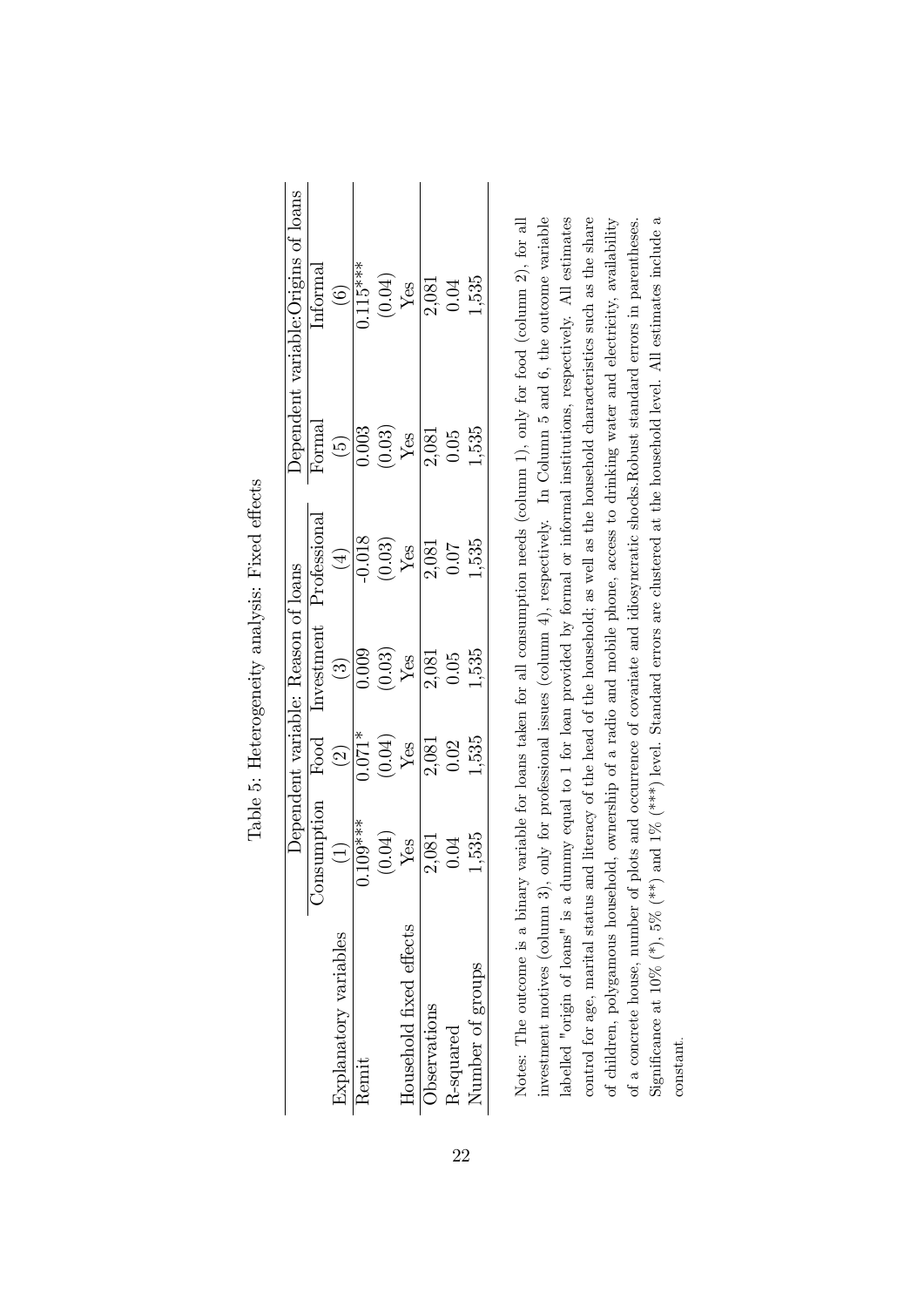|                                                                                                                                         |             |                          | Dependent variable: Reason of loans |              |               | Dependent variable: Origins of loans                                                                 |
|-----------------------------------------------------------------------------------------------------------------------------------------|-------------|--------------------------|-------------------------------------|--------------|---------------|------------------------------------------------------------------------------------------------------|
|                                                                                                                                         | Consumption | Food                     | Investment                          | Professional | $\rm Formal$  | Informa                                                                                              |
| Explanatory variables                                                                                                                   | $\bigoplus$ | $\widehat{\mathfrak{O}}$ | $\widehat{\mathbb{C}}$              | $(\pm)$      | $\widehat{5}$ | $\widehat{\odot}$                                                                                    |
| Remit                                                                                                                                   | $1.030**$   | $0.829*$                 | $-0.048$                            | 0.038        | 0.126         | $0.855*$                                                                                             |
|                                                                                                                                         | (0.52)      | (0.47)                   | (0.29)                              | (0.26)       | (0.29)        | (0.47)                                                                                               |
|                                                                                                                                         | (0.08)      | (0.07)                   | (0.04)                              | (0.04)       | (0.04)        | (0.07)                                                                                               |
| Village characteristics                                                                                                                 |             |                          |                                     |              |               |                                                                                                      |
| Stability of poverty                                                                                                                    | 0.041       | 0.110                    | $-0.119***$                         | $-0.105***$  | $-0.141***$   | 0.063                                                                                                |
|                                                                                                                                         | (0.08)      | (0.07)                   | (0.04)                              | (0.04)       | (0.04)        | (0.07)                                                                                               |
| Increase of poverty                                                                                                                     | $-0.082$    | $-0.014$                 | $-0.001$                            | $-0.012$     | $-0.020$      | $-0.064$                                                                                             |
|                                                                                                                                         | (0.10)      | (0.09)                   | (0.06)                              | (0.05)       | (0.05)        | (0.09)                                                                                               |
| Existence of school                                                                                                                     | 0.072       | $-0.015$                 | $-0.001$                            | 0.000        | 0.007         | 0.064                                                                                                |
|                                                                                                                                         | (0.08)      | (0.07)                   | (0.05)                              | (0.04)       | (0.04)        | (0.07)                                                                                               |
| Cellular network                                                                                                                        | 0.105       | 0.080                    | $-0.007$                            | $-0.030$     | 0.029         | 0.069                                                                                                |
|                                                                                                                                         | (0.07)      | (0.07)                   | (0.04)                              | (0.04)       | (0.04)        | (0.07)                                                                                               |
| Household fixed effects                                                                                                                 | ${\it Yes}$ | Yes                      | Yes                                 | Yes          | Yes           | Yes                                                                                                  |
| Observations                                                                                                                            | 2,081       | 2,081                    | 2,081                               | 2,081        | 2,081         | 2,081                                                                                                |
| Number of groups                                                                                                                        | 1,535       | 1,535                    | 1,535                               | 1,535        | 1,535         | 1,535                                                                                                |
| Notes: The outcome is a binary variable for loans taken for all consumption needs (column 1), only for food (column 2), for all         |             |                          |                                     |              |               |                                                                                                      |
| investment motives (column 3), only for professional issues (column 4), respectively. In Column 5 and 6, the outcome variable           |             |                          |                                     |              |               |                                                                                                      |
| labelled "origins of loans" is a dummy variable equal to 1 for loans provided by formal or informal institutions, respectively. All     |             |                          |                                     |              |               |                                                                                                      |
| estimates control for age, marital                                                                                                      |             |                          |                                     |              |               | status and literacy of the head of the household; as well as the household characteristics such      |
| as the share of children, polygamous household, ownership of a radio and mobile phone, access to drinking water and electricity,        |             |                          |                                     |              |               |                                                                                                      |
| availability of a concrete house, number of plots and occurrence of covariate and idiosyncratic shocks. Standard errors in parentheses. |             |                          |                                     |              |               |                                                                                                      |
| Significance at $10\%$ (*), $5\%$ (**)                                                                                                  |             |                          |                                     |              |               | and $1\%$ (***) level. The omitted category for the evolution of the poverty is decrease in poverty. |
| All estimates include a constant.                                                                                                       |             |                          |                                     |              |               |                                                                                                      |

Table 6: Heterogeneity analysis: Fixed effects-second stage instrumental variable estimations Table 6: Heterogeneity analysis: Fixed effects-second stage instrumental variable estimations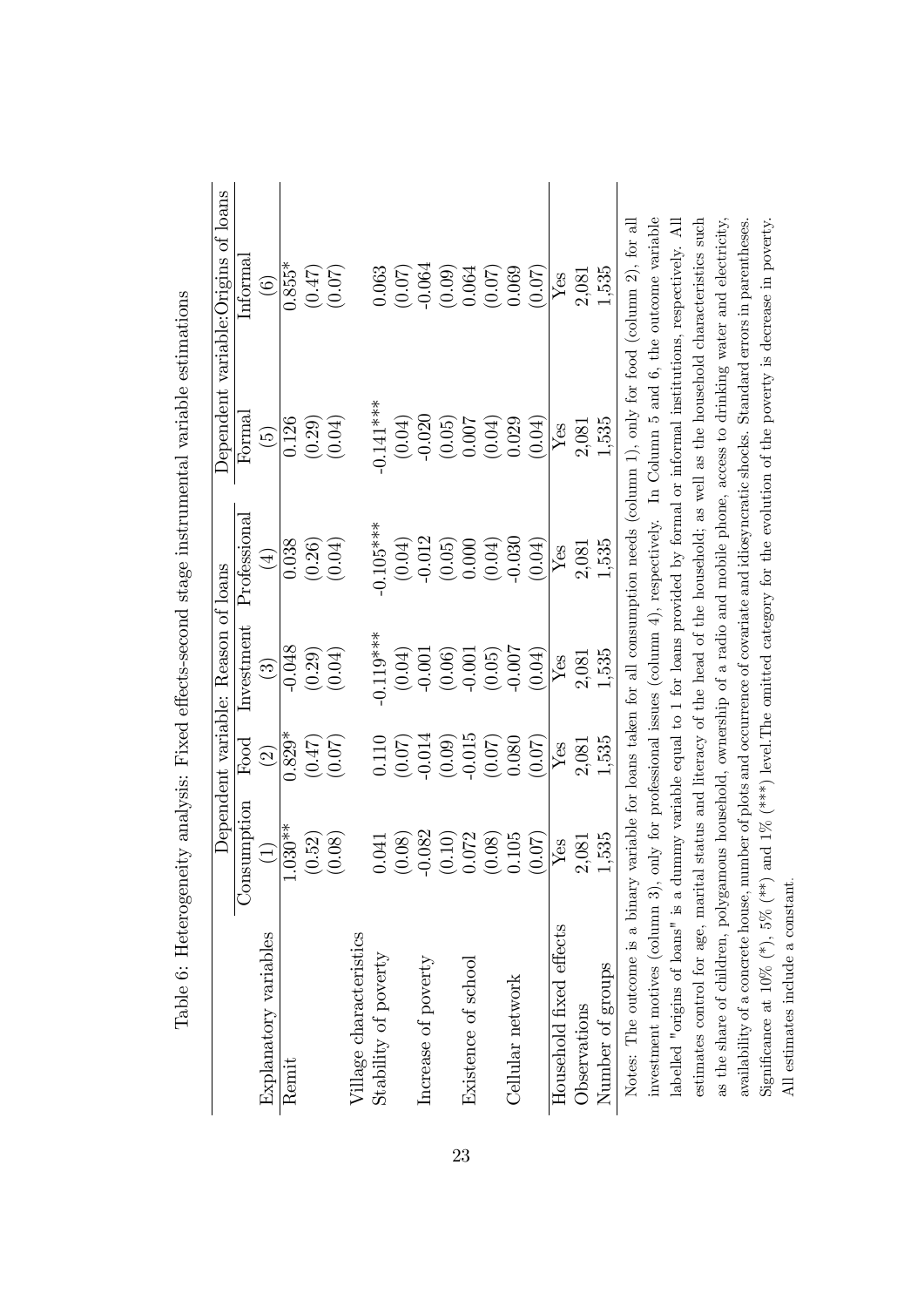|                         | Dependent variable |                 |          |                 |          |  |  |  |
|-------------------------|--------------------|-----------------|----------|-----------------|----------|--|--|--|
|                         | Loan               | Remit           | Loan     | Remit           | Loan     |  |  |  |
|                         | FE                 | FE- First stage | FE-IV    | FE- First stage | FE-IV    |  |  |  |
| Explanatory variables   | (1)                | (2)             | (3)      | (4)             | (5)      |  |  |  |
| Remit                   | $0.118***$         |                 | $1.081*$ |                 | $0.981*$ |  |  |  |
|                         | (0.04)             |                 | (0.63)   |                 | (0.52)   |  |  |  |
| Distance                |                    | $-0.065**$      |          | $-0.076***$     |          |  |  |  |
|                         |                    | (0.03)          |          | (0.03)          |          |  |  |  |
| Age of household head   | 0.002              | $0.004***$      | $-0.001$ | $0.004***$      | $-0.002$ |  |  |  |
|                         | (0.00)             | (0.00)          | (0.00)   | (0.00)          | (0.00)   |  |  |  |
| Married household head  | $-0.103$           | $-0.154*$       | 0.048    | $-0.140*$       | 0.007    |  |  |  |
|                         | (0.08)             | (0.08)          | (0.15)   | (0.08)          | (0.13)   |  |  |  |
| Literate household head | 0.052              | $0.108**$       | $-0.058$ | $0.092**$       | $-0.039$ |  |  |  |
|                         | (0.04)             | (0.04)          | (0.09)   | (0.04)          | (0.08)   |  |  |  |
| Share of children       | 0.118              | 0.023           | 0.129    | 0.031           | 0.136    |  |  |  |
|                         | (0.13)             | (0.13)          | (0.18)   | (0.13)          | (0.17)   |  |  |  |
| Polygamous household    | 0.014              | $-0.013$        | 0.031    | $-0.025$        | 0.043    |  |  |  |
|                         | (0.04)             | (0.04)          | (0.06)   | (0.04)          | (0.06)   |  |  |  |
| Radio                   | 0.078              | $-0.004$        | 0.089    | 0.004           | 0.086    |  |  |  |
|                         | (0.05)             | (0.05)          | (0.07)   | (0.05)          | (0.07)   |  |  |  |
| Mobile phone            | $0.096*$           | $-0.050$        | $0.130*$ | $-0.025$        | 0.092    |  |  |  |
|                         | (0.05)             | (0.05)          | (0.07)   | (0.05)          | (0.07)   |  |  |  |
| Driniking water         | $-0.013$           | 0.074           | $-0.087$ | 0.084           | $-0.072$ |  |  |  |
|                         | (0.05)             | (0.05)          | (0.09)   | (0.05)          | (0.09)   |  |  |  |
| Access to electricity   | $-0.087$           | $-0.013$        | $-0.082$ | $-0.028$        | $-0.079$ |  |  |  |
|                         | (0.06)             | (0.06)          | (0.08)   | (0.06)          | (0.08)   |  |  |  |
| Concrete house          | $0.084*$           | 0.055           | 0.019    | 0.066           | 0.013    |  |  |  |
|                         | (0.05)             | (0.05)          | (0.08)   | (0.05)          | (0.08)   |  |  |  |

Table A1: Remittances and Loans: Fixed effects and Instrumental Variable Approach-full set of results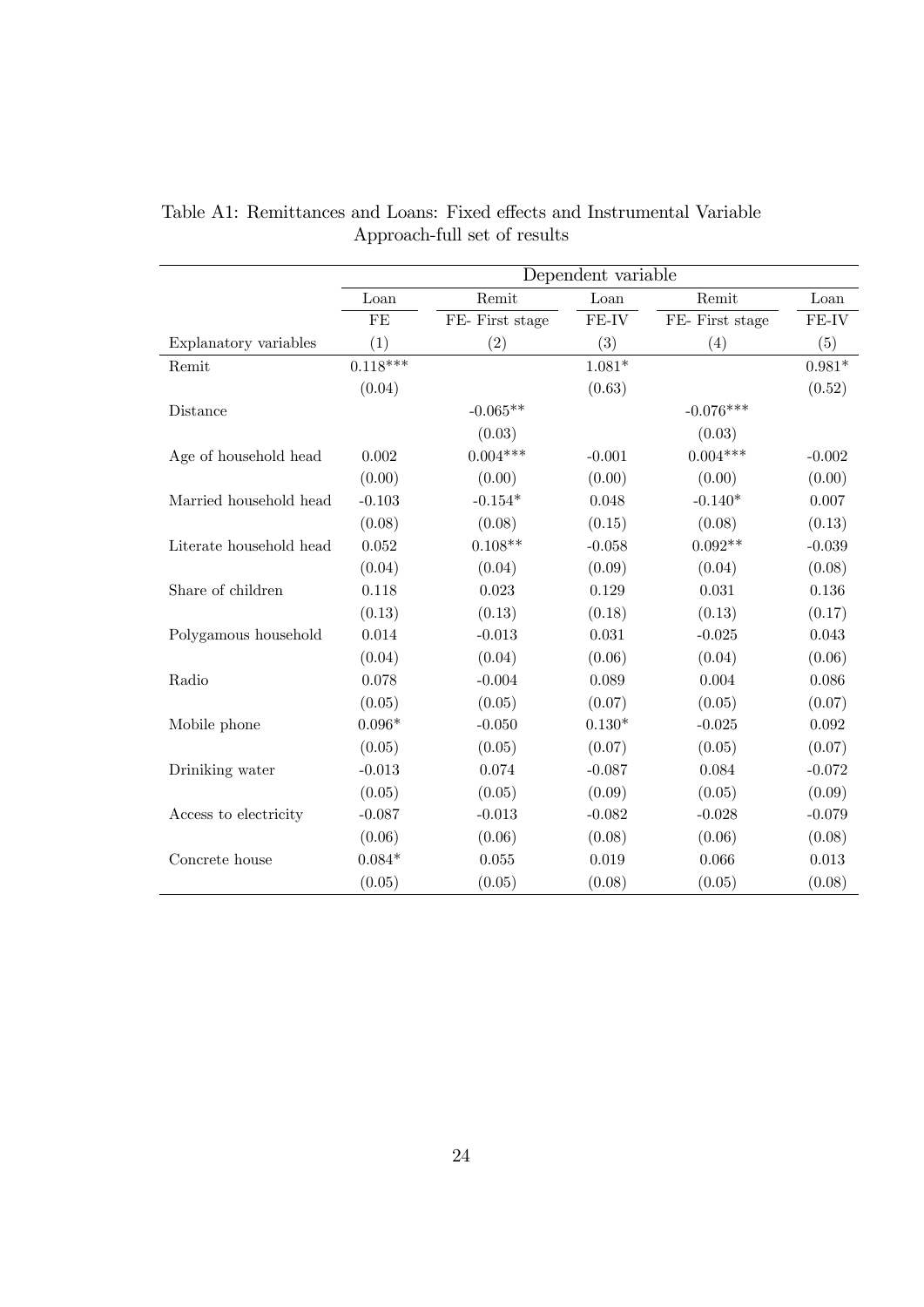|                         |           |                 | Dependent variable |                 |          |
|-------------------------|-----------|-----------------|--------------------|-----------------|----------|
|                         | Loan      | Remit           | Loan               | Remit           | Loan     |
|                         | FE        | FE- First stage | FE-IV              | FE- First stage | FE-IV    |
| Explanatory variables   | (1)       | (2)             | $\left( 3\right)$  | (4)             | (5)      |
| Number of plots         | $0.041**$ | $0.037**$       | $-0.000$           | $0.033*$        | 0.008    |
|                         | (0.02)    | (0.02)          | (0.04)             | (0.02)          | (0.03)   |
| Covariate shocks        | $-0.117$  | 0.075           | $-0.203$           | 0.095           | $-0.215$ |
|                         | (0.11)    | (0.14)          | (0.21)             | (0.14)          | (0.20)   |
| Idiosyncratic shocks    | $-0.096$  | 0.185           | $-0.292$           | 0.184           | $-0.271$ |
|                         | (0.14)    | (0.17)          | (0.27)             | (0.17)          | (0.25)   |
| Stable poverty          |           |                 |                    | $-0.005$        | $-0.078$ |
|                         |           |                 |                    | (0.06)          | (0.08)   |
| Increase in poverty     |           |                 |                    | $0.144***$      | $-0.084$ |
|                         |           |                 |                    | (0.05)          | (0.10)   |
| Existence of school     |           |                 |                    | 0.037           | 0.071    |
|                         |           |                 |                    | (0.06)          | (0.08)   |
| Cellular network        |           |                 |                    | $-0.065$        | 0.098    |
|                         |           |                 |                    | (0.05)          | (0.07)   |
| Household fixed effects | Yes       | Yes             | Yes                | Yes             | Yes      |
| Observations            | 2,081     | 2,081           | 2,081              | 2,081           | 2,081    |
| R-squared               | 0.06      | 0.06            |                    | 0.09            |          |
| Number of groups        | 1,535     | 1,535           | 1,535              | 1,535           | 1,535    |

Table A1 (continued)

Notes: Robust standard errors in parentheses in regression 1. Standard errors in parentheses in regressions 3-4. Significance at  $10\%$  (\*),  $5\%$  (\*\*) and  $1\%$  (\*\*\*) level. Standard errors are clustered at the household level in regression 1. The omitted category for the evolution of the poverty is decrease in poverty. All estimates include a constant.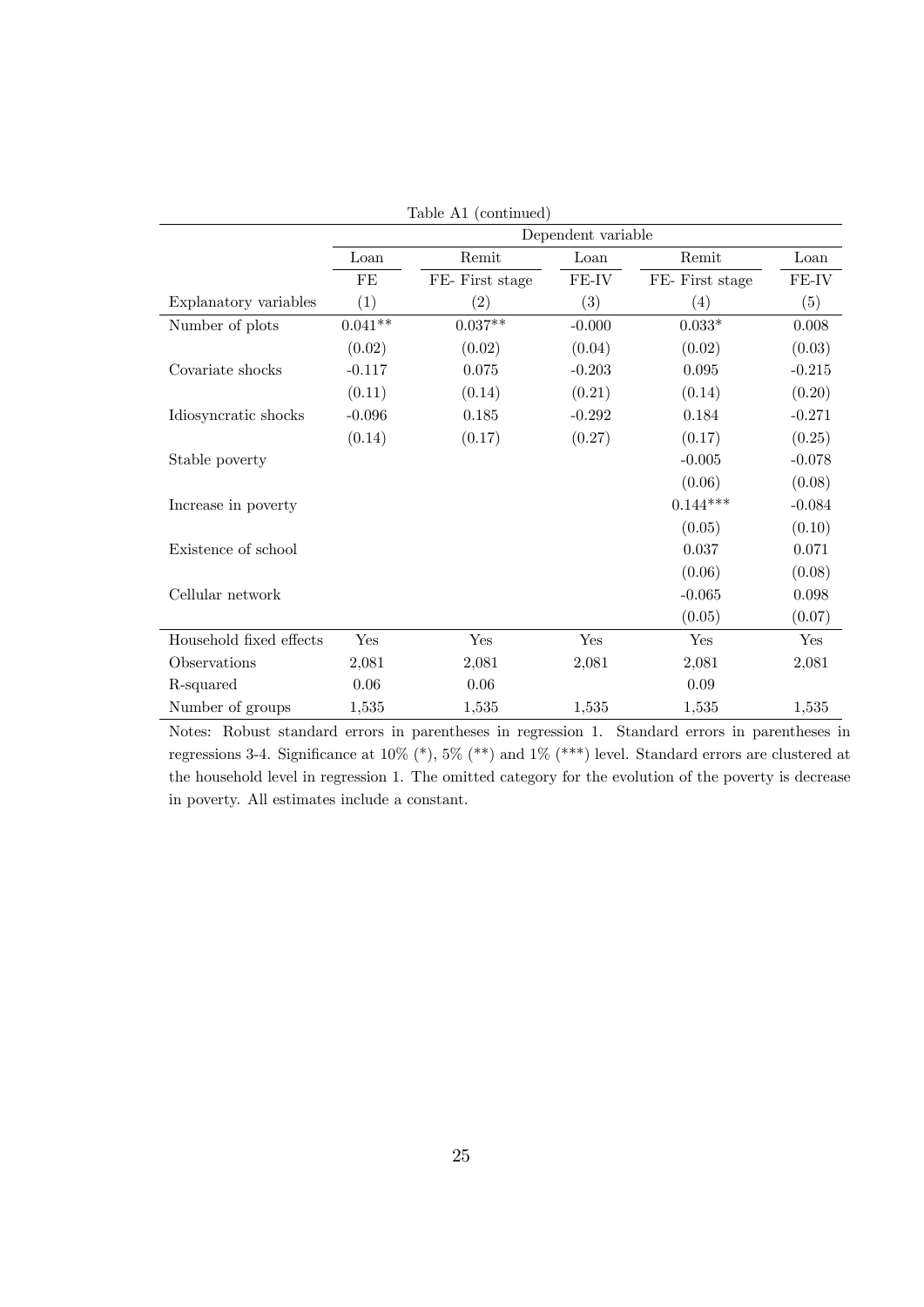|                         |             |          | Dep.var.: Reason of loans |              |           | Dep. var.: Origin of loans |
|-------------------------|-------------|----------|---------------------------|--------------|-----------|----------------------------|
|                         | Consumption | Food     | Investment                | Professional | Formal    | Informal                   |
| Explanatory variables   | (1)         | (2)      | (3)                       | (4)          | (5)       | (6)                        |
| Remit                   | $0.109***$  | $0.071*$ | 0.009                     | $-0.018$     | 0.003     | $0.115^{\ast\ast\ast}$     |
|                         | (0.04)      | (0.04)   | (0.03)                    | (0.03)       | (0.03)    | (0.04)                     |
| Age of household head   | 0.001       | 0.000    | 0.001                     | $0.002**$    | 0.001     | 0.001                      |
|                         | (0.00)      | (0.00)   | (0.00)                    | (0.00)       | (0.00)    | (0.00)                     |
| Married household head  | $-0.065$    | 0.003    | $-0.038$                  | $-0.036$     | $-0.020$  | $-0.083$                   |
|                         | (0.07)      | (0.07)   | (0.06)                    | (0.05)       | (0.06)    | (0.07)                     |
| Literate household head | $-0.032$    | $-0.033$ | $0.084***$                | $0.051*$     | $0.072**$ | $-0.020$                   |
|                         | (0.04)      | (0.04)   | (0.03)                    | (0.03)       | (0.03)    | (0.04)                     |
| Share of children       | 0.133       | 0.079    | $-0.015$                  | $-0.070$     | $-0.155*$ | $0.272**$                  |
|                         | (0.13)      | (0.13)   | (0.10)                    | (0.09)       | (0.09)    | (0.13)                     |
| Polygamous household    | $-0.010$    | $-0.057$ | 0.024                     | 0.032        | 0.007     | 0.007                      |
|                         | (0.04)      | (0.04)   | (0.03)                    | (0.03)       | (0.03)    | (0.04)                     |
| Radio                   | 0.076       | 0.056    | 0.003                     | $-0.004$     | 0.020     | 0.058                      |
|                         | (0.05)      | (0.05)   | (0.03)                    | (0.03)       | (0.03)    | (0.05)                     |
| Mobile                  | 0.047       | 0.011    | 0.049                     | 0.033        | $-0.022$  | $0.118^{\ast\ast}$         |
|                         | (0.05)      | (0.05)   | (0.04)                    | (0.03)       | (0.03)    | (0.05)                     |
| Drinking water          | 0.003       | 0.016    | $-0.016$                  | 0.030        | 0.015     | $-0.028$                   |
|                         | (0.05)      | (0.05)   | (0.03)                    | (0.03)       | (0.04)    | (0.05)                     |
| Access to electricity   | $-0.089*$   | $-0.058$ | 0.002                     | $-0.002$     | $-0.030$  | $-0.057$                   |
|                         | (0.05)      | (0.05)   | (0.04)                    | (0.04)       | (0.05)    | (0.06)                     |
| Concrete house          | $-0.008$    | $-0.009$ | $0.092**$                 | $0.098***$   | $0.093**$ | $-0.009$                   |
|                         | (0.05)      | (0.04)   | (0.04)                    | (0.03)       | (0.04)    | (0.04)                     |

Table A2: Heterogeneous analysis: Fixed effects -full set of results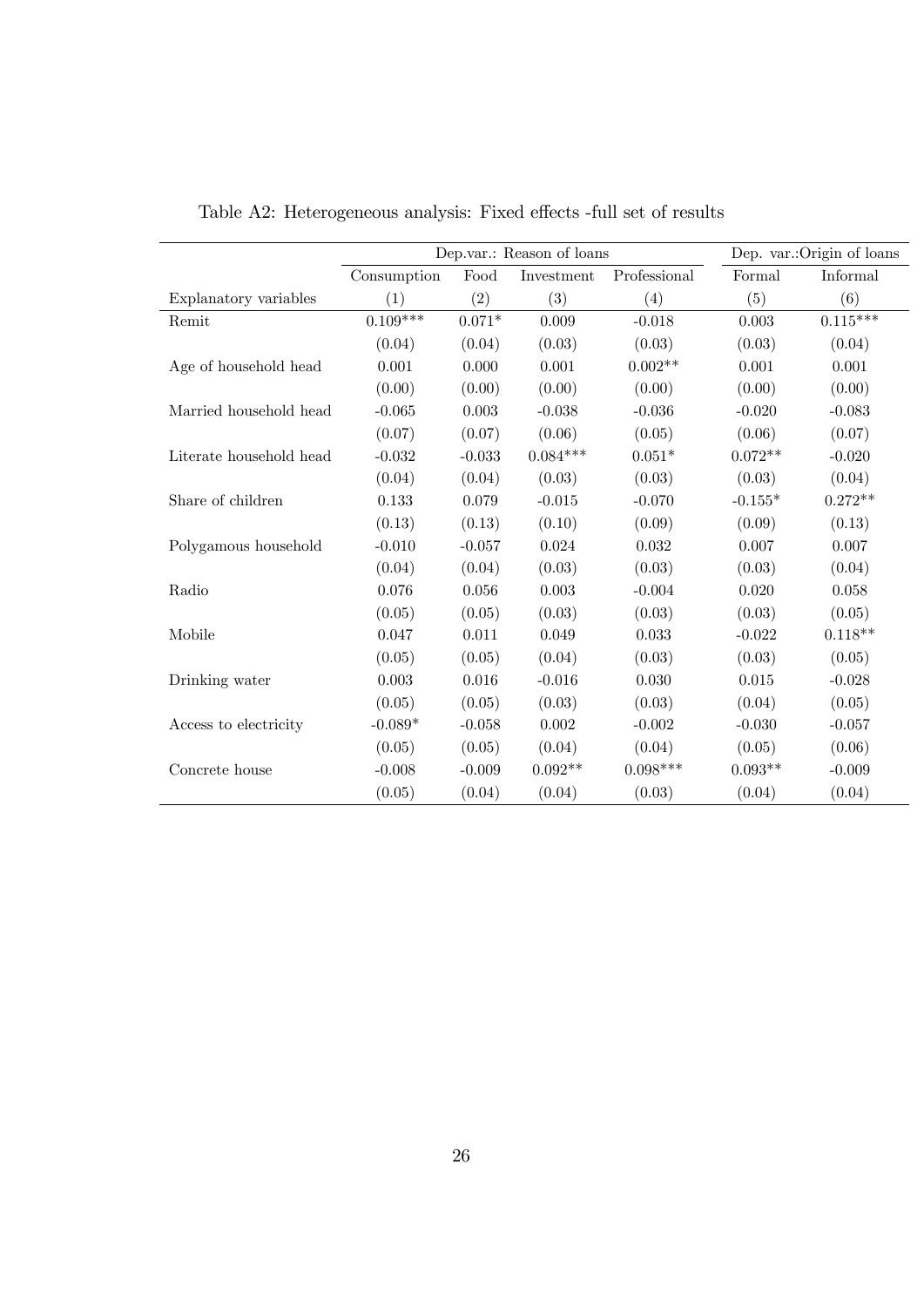| Table A2 (continued)    |                   |                           |                            |                   |          |          |  |
|-------------------------|-------------------|---------------------------|----------------------------|-------------------|----------|----------|--|
|                         |                   | Dep.var.: Reason of loans | Dep. var.: Origin of loans |                   |          |          |  |
|                         | Consumption       | Food                      | Investment                 | Professional      | Formal   | Informal |  |
| Explanatory variables   | $\left( 1\right)$ | $\left( 2\right)$         | $\left( 3\right)$          | $\left( 4\right)$ | (5)      | (6)      |  |
| Number of plots         | 0.020             | 0.021                     | 0.022                      | $0.030**$         | $0.026*$ | 0.016    |  |
|                         | (0.02)            | (0.02)                    | (0.01)                     | (0.01)            | (0.01)   | (0.02)   |  |
| Covariate shocks        | $-0.237**$        | $-0.120$                  | 0.121                      | 0.125             | 0.044    | $-0.160$ |  |
|                         | (0.12)            | (0.09)                    | (0.08)                     | (0.08)            | (0.08)   | (0.13)   |  |
| Idiosyncratic shocks    | $-0.153$          | $-0.019$                  | 0.056                      | 0.068             | 0.025    | $-0.121$ |  |
|                         | (0.14)            | (0.12)                    | (0.10)                     | (0.10)            | (0.11)   | (0.15)   |  |
| Household fixed effects | Yes               | Yes                       | Yes                        | Yes               | Yes      | Yes      |  |
| Observations            | 2,081             | 2,081                     | 2,081                      | 2,081             | 2,081    | 2,081    |  |
| R-squared               | 0.04              | 0.02                      | 0.05                       | 0.07              | 0.05     | 0.04     |  |
| Number of groups        | 1,535             | 1,535                     | 1,535                      | 1,535             | 1,535    | 1,535    |  |

Notes:The outcome is a binary variable for loans taken for all consumption needs (column 1), only for food (column 2), for all investment motives (column 3), only for professional issues (column 4), respectively. In Column 5 and 6, the outcome variable labelled "origin of loans" is a dummy equal to 1 for loan provided by formal or informal institutions, respectively. Robust standard errors in parentheses. Significance at 10% (\*), 5% (\*\*) and 1% (\*\*\*) level. Standard errors are clustered at the household level. The omitted category for the evolution of the poverty is decrease in poverty. All estimates include a constant.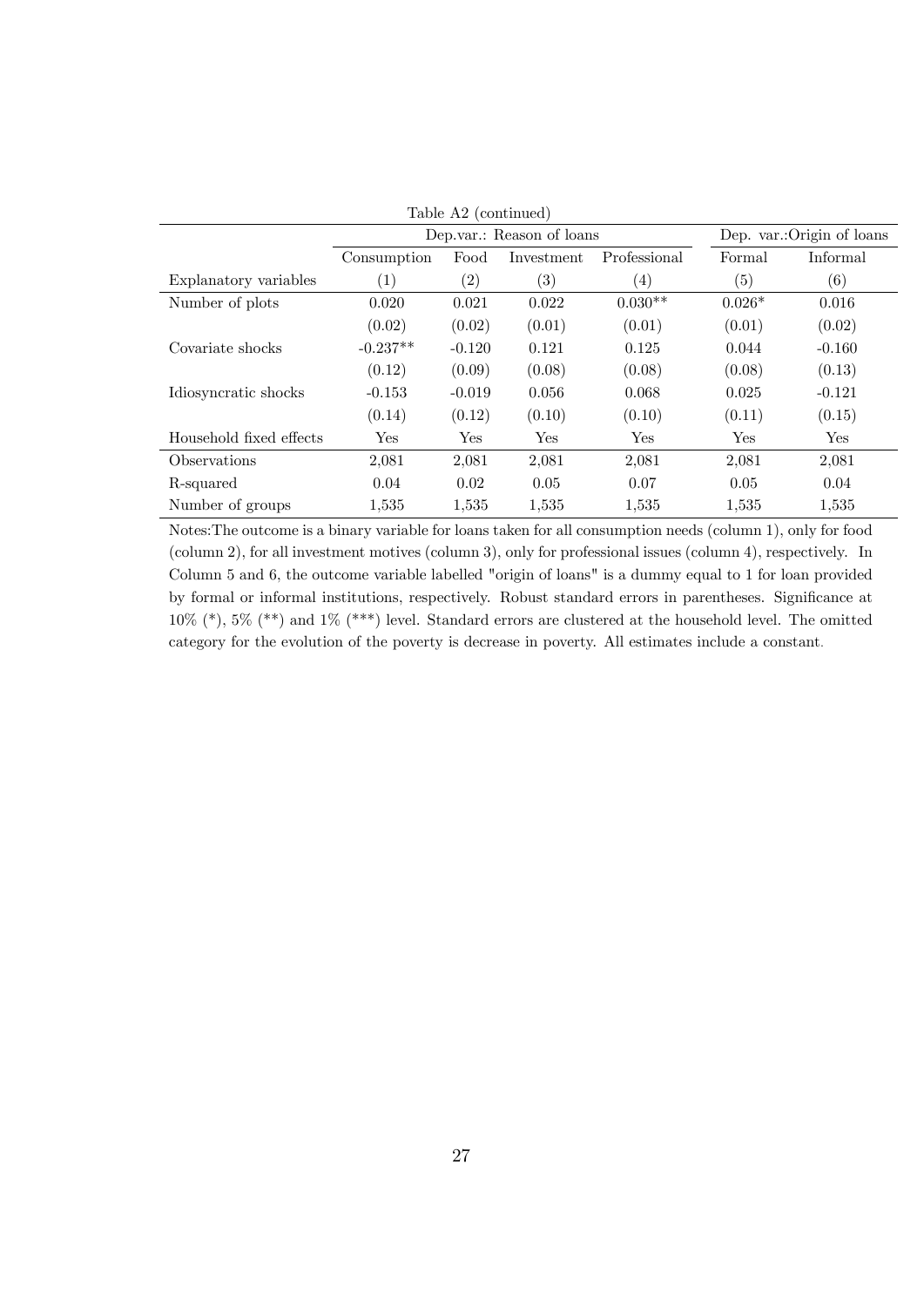|                         | Dep. var.: Reason of loans |          |            |              | Dep. var.: Origins of loans |           |
|-------------------------|----------------------------|----------|------------|--------------|-----------------------------|-----------|
|                         | Consumption                | Food     | Investment | Professional | Formal                      | Informal  |
| Explanatory variables   | (1)                        | (2)      | (3)        | (4)          | (5)                         | (6)       |
| Remit                   | $1.030**$                  | $0.829*$ | $-0.048$   | 0.038        | 0.126                       | $0.855*$  |
|                         | (0.52)                     | (0.47)   | (0.29)     | (0.26)       | (0.29)                      | (0.47)    |
| Age of household head   | $-0.003$                   | $-0.003$ | 0.001      | 0.001        | 0.000                       | $-0.002$  |
|                         | (0.00)                     | (0.00)   | (0.00)     | (0.00)       | (0.00)                      | (0.00)    |
| Married household head  | 0.056                      | 0.113    | $-0.049$   | $-0.025$     | $-0.009$                    | 0.016     |
|                         | (0.13)                     | (0.12)   | (0.08)     | (0.07)       | (0.07)                      | (0.12)    |
| Literate household head | $-0.124$                   | $-0.111$ | $0.085*$   | 0.040        | 0.054                       | $-0.093$  |
|                         | (0.08)                     | (0.07)   | (0.04)     | (0.04)       | (0.04)                      | (0.07)    |
| Share of children       | 0.147                      | 0.095    | $-0.010$   | $-0.069$     | $-0.143$                    | $0.279*$  |
|                         | (0.17)                     | (0.15)   | (0.10)     | (0.09)       | (0.10)                      | (0.16)    |
| Polygamous household    | 0.017                      | $-0.040$ | 0.026      | 0.034        | 0.016                       | 0.026     |
|                         | (0.06)                     | (0.05)   | (0.03)     | (0.03)       | (0.03)                      | (0.05)    |
| Radio                   | 0.084                      | 0.069    | 0.002      | $-0.006$     | 0.022                       | 0.064     |
|                         | (0.07)                     | (0.06)   | (0.04)     | (0.03)       | (0.04)                      | (0.06)    |
| Mobile                  | 0.050                      | 0.029    | 0.041      | 0.033        | $-0.033$                    | $0.125**$ |
|                         | (0.07)                     | (0.06)   | (0.04)     | (0.03)       | (0.04)                      | (0.06)    |
| Drinking water          | $-0.062$                   | $-0.044$ | $-0.010$   | 0.026        | 0.008                       | $-0.080$  |
|                         | (0.09)                     | (0.08)   | (0.05)     | (0.04)       | (0.05)                      | (0.08)    |
| Access to electricity   | $-0.075$                   | $-0.048$ | $-0.004$   | $-0.005$     | $-0.035$                    | $-0.043$  |
|                         | (0.08)                     | (0.07)   | (0.04)     | (0.04)       | (0.04)                      | (0.07)    |
| Concrete house          | $-0.090$                   | $-0.068$ | $0.102**$  | $0.100***$   | $0.088^{\ast\ast}$          | $-0.076$  |
|                         | (0.08)                     | (0.07)   | (0.04)     | (0.04)       | (0.04)                      | (0.07)    |

Table A3: Heterogeneous analysis: Fixed effects and Second stage instrumental variable estimates-full set of results